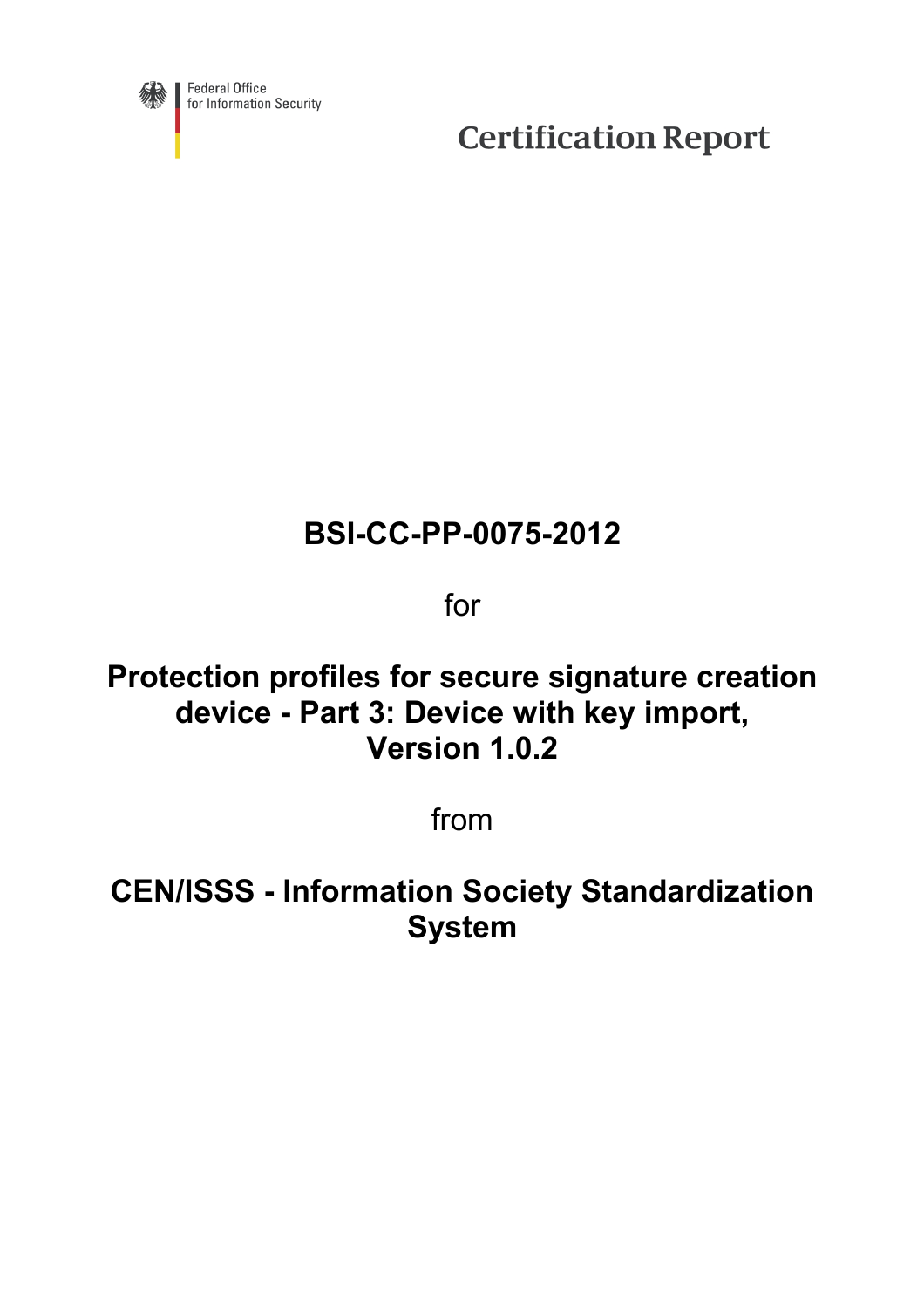Federal Office for Information Security (BSI), Postfach 20 03 63, 53133 Bonn, Germany Phone +49 (0)228 99 9582-0, Fax +49 (0)228 9582-5477, Infoline +49 (0)228 99 9582-111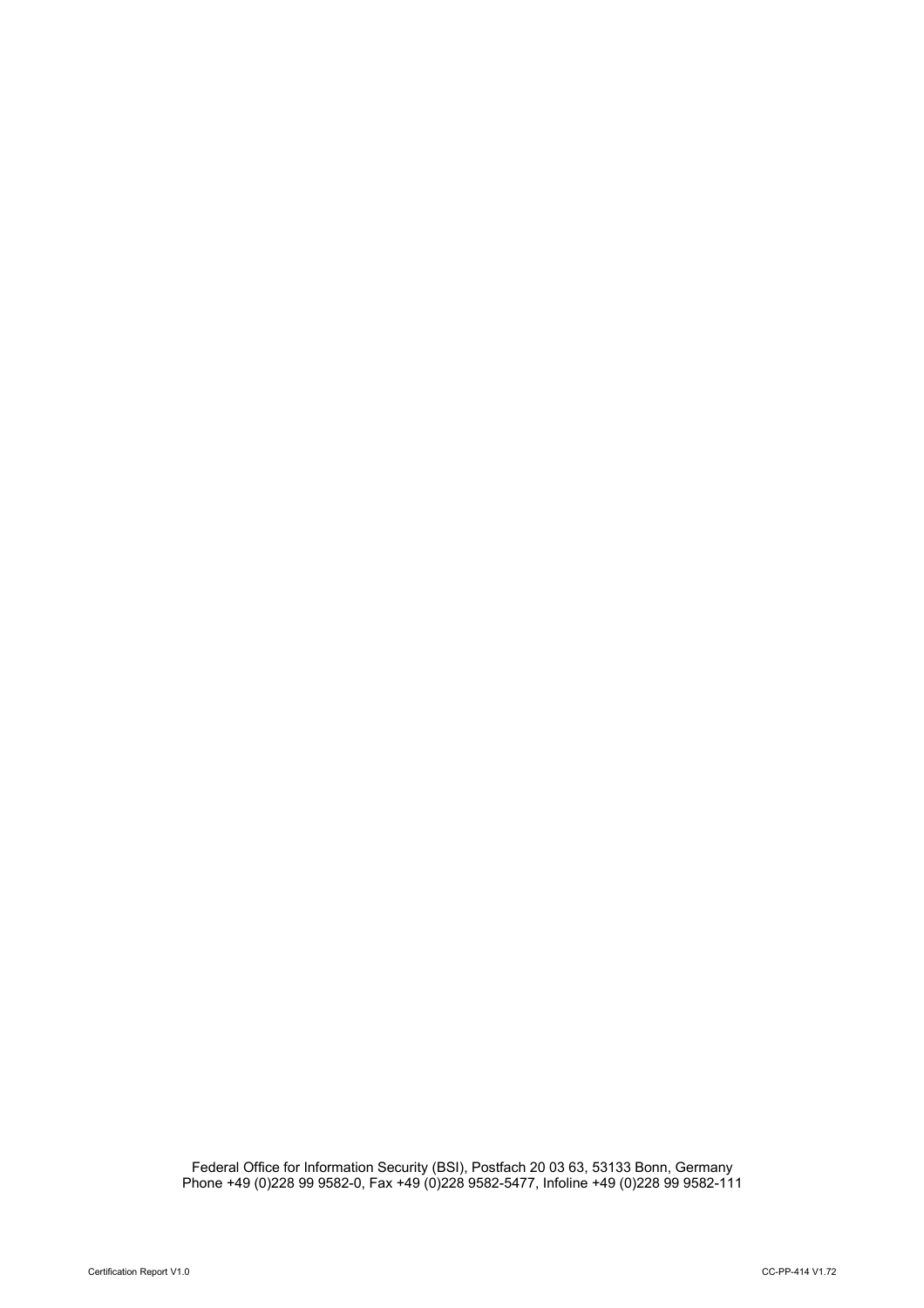

**Bundesamt** für Sicherheit in der Informationstechnik

**Deutsches** 

erteilt vom



# IT-Sicherheitszertifikat

Bundesamt für Sicherheit in der Informationstechnik

## **BSI-CC-PP-0075-2012**

Common Criteria Protection Profile

**Protection profiles for secure signature creation device - Part 3: Device with key import** Version 1.0.2

developed by CEN/ISSS - Information Society Standardization System

Assurance Package claimed in the Protection Profile: Common Criteria Part 3 conformant EAL 4 augmented by AVA\_VAN.5



Common Criteria **Recognition** Arrangement



The Protection Profile identified in this certificate has been evaluated at an approved evaluation facility using the Common Methodology for IT Security Evaluation (CEM), Version 3.1 for conformance to the Common Criteria for IT Security Evaluation (CC), Version 3.1.

This certificate applies only to the specific version and release of the Protection Profile and in conjunction with the complete Certification Report.

The evaluation has been conducted in accordance with the provisions of the certification scheme of the German Federal Office for Information Security (BSI) and the conclusions of the evaluation facility in the evaluation technical report are consistent with the evidence adduced.

This certificate is not an endorsement of the Protection Profile by the Federal Office for Information Security or any other organisation that recognises or gives effect to this certificate, and no warranty of the Protection Profile by the Federal Office for Information Security or any other organisation that recognises or gives effect to this certificate, is either expressed or implied.

Bonn, 27 September 2012 For the Federal Office for Information Security



Bernd Kowalski **L.S.** Head of Department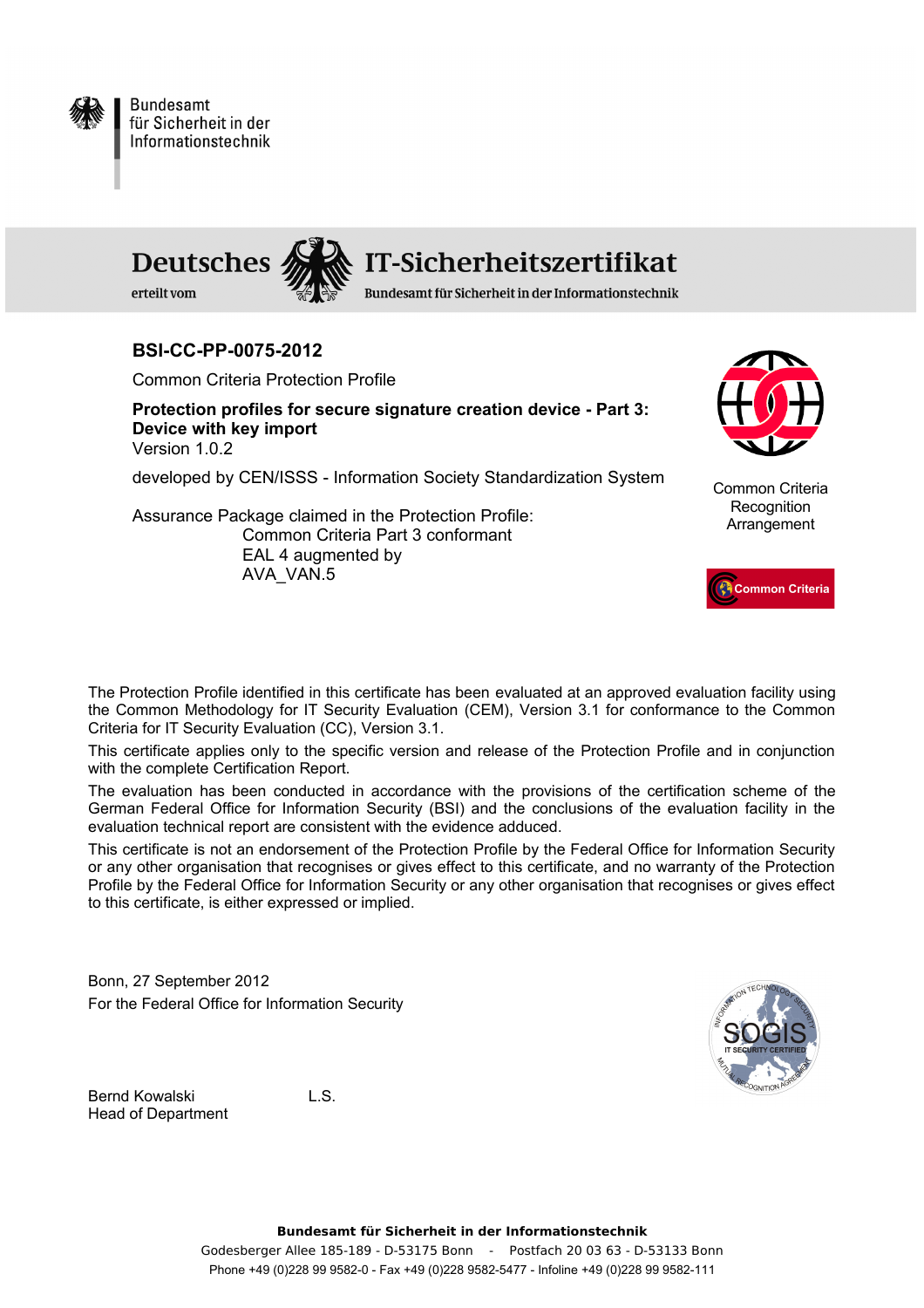This page is intentionally left blank.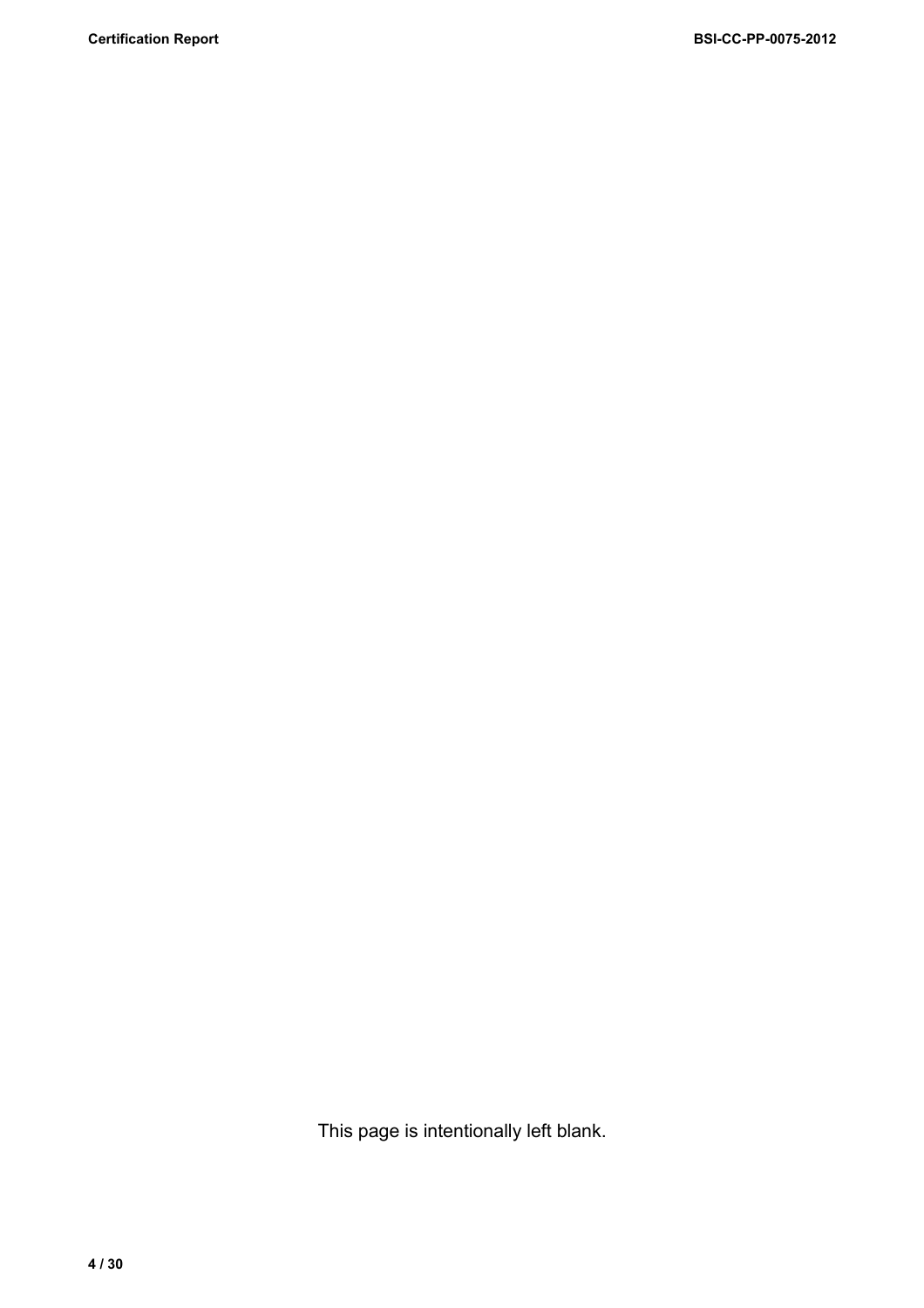# **Preliminary Remarks**

Under the BSIG<sup>[1](#page-4-0)</sup> Act, the Federal Office for Information Security (BSI) has the task of issuing certificates for information technology products as well as for Protection Profiles (PP).

A PP defines an implementation-independent set of IT security requirements for a category of products which are intended to meet common consumer needs for IT security. The development and certification of a PP or the reference to an existent one gives consumers the possibility to express their IT security needs without referring to a special product. Product or system certifications can be based on Protection Profiles. For products which have been certified based on a Protection Profile an individual certificate will be issued.

Certification of the Protection Profile is carried out on the instigation of the BSI or a sponsor.

A part of the procedure is the technical examination (evaluation) of the Protection Profile according to Common Criteria [1].

The evaluation is normally carried out by an evaluation facility recognised by the BSI or by BSI itself.

The result of the certification procedure is the present Certification Report. This report contains among others the certificate (summarised assessment) and the detailed Certification Results.

<span id="page-4-0"></span><sup>&</sup>lt;sup>1</sup> Act on the Federal Office for Information Security (BSI-Gesetz - BSIG) of 14 August 2009, Bundesgesetzblatt I p. 2821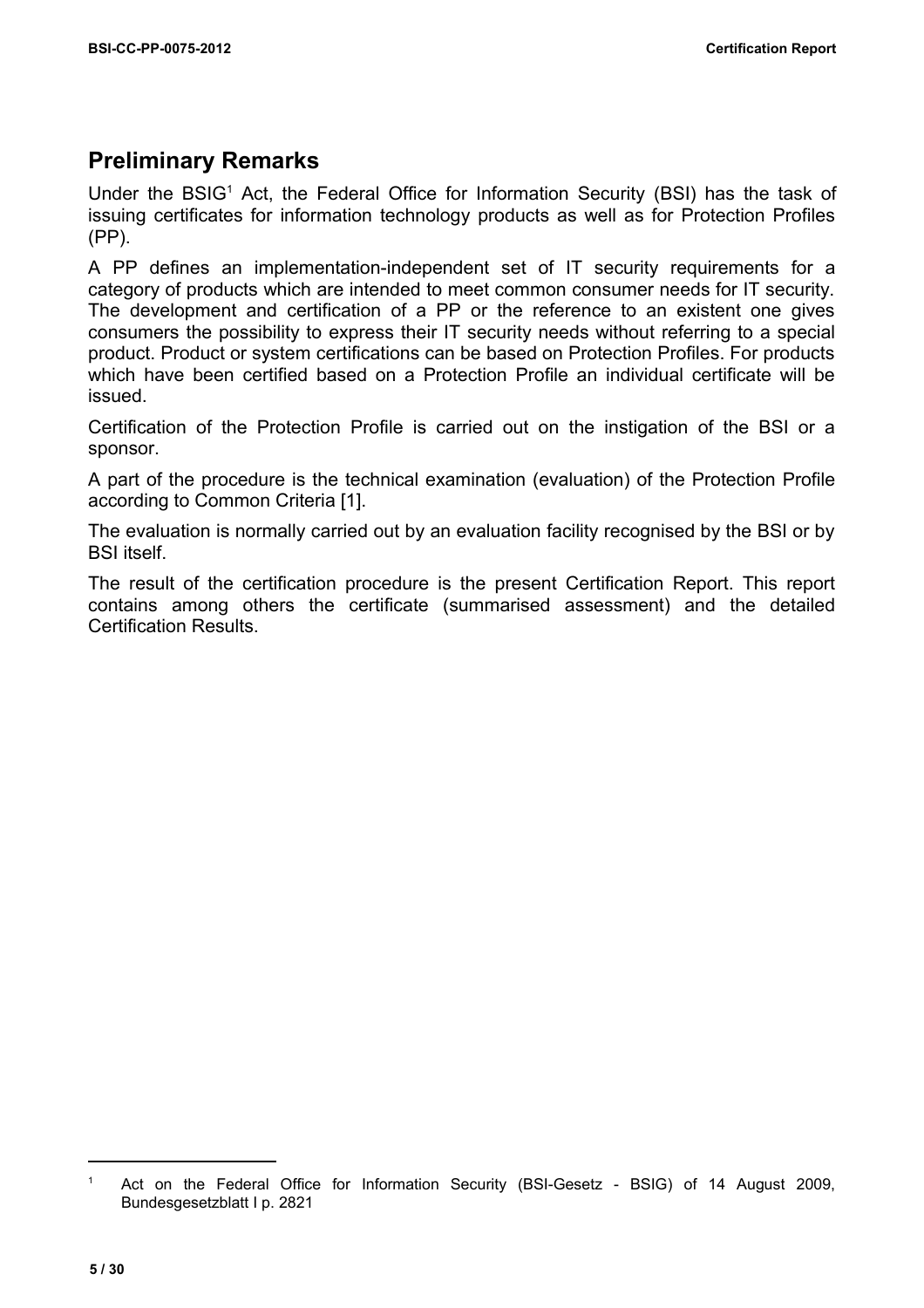# **Contents**

| 1 |                                                                  |  |
|---|------------------------------------------------------------------|--|
|   |                                                                  |  |
|   | 2.1 European Recognition of ITSEC/CC - Certificates (SOGIS-MRA)7 |  |
|   |                                                                  |  |
|   |                                                                  |  |
|   |                                                                  |  |
| 5 |                                                                  |  |
|   |                                                                  |  |
|   |                                                                  |  |
|   |                                                                  |  |
| 3 |                                                                  |  |
| 4 |                                                                  |  |
| 5 |                                                                  |  |
| 6 |                                                                  |  |
|   |                                                                  |  |
|   |                                                                  |  |
|   |                                                                  |  |
|   |                                                                  |  |
|   |                                                                  |  |
|   |                                                                  |  |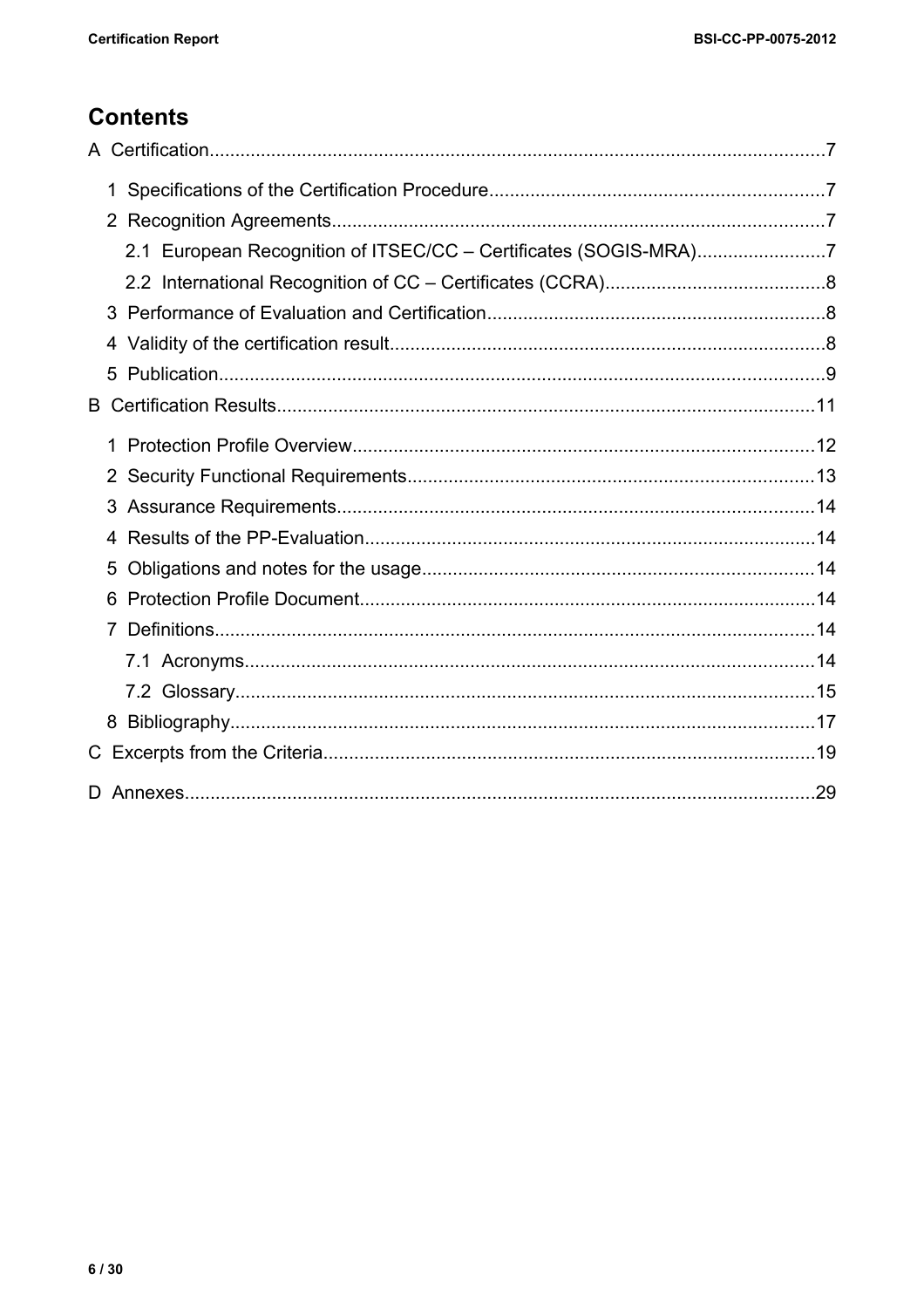# **A Certification**

# **1 Specifications of the Certification Procedure**

The certification body conducts the procedure according to the criteria laid down in the following:

- $\bullet$  BSIG<sup>[2](#page-6-0)</sup>
- $\bullet$  BSI Certification Ordinance<sup>[3](#page-6-1)</sup>
- $\bullet$  BSI Schedule of Costs<sup>[4](#page-6-2)</sup>
- Special decrees issued by the Bundesministerium des Innern (Federal Ministry of the Interior)
- DIN FN 45011 standard
- BSI certification: Procedural Description (BSI 7125) [3]
- Common Criteria for IT Security Evaluation (CC), Version 3.1<sup>[5](#page-6-3)</sup>[1]
- Common Methodology for IT Security Evaluation, Version 3.1 [2]
- BSI certification: Application Notes and Interpretation of the Scheme (AIS) [7]
- Procedure for the Issuance of a PP certificate by the BSI

# **2 Recognition Agreements**

In order to avoid multiple certification of the same Protection Profile in different countries a mutual recognition of IT security certificates - as far as such certificates are based on CC under certain conditions was agreed.

# **2.1 European Recognition of ITSEC/CC – Certificates (SOGIS-MRA)**

The SOGIS-Mutual Recognition Agreement (SOGIS-MRA) Version 3 became effective in April 2010. It defines the recognition of certificates for IT-Products at a basic recognition level and in addition at higher recognition levels for IT-Products related to certain technical domains only.

The basic recognition level includes Common Criteria (CC) Evaluation Assurance Levels EAL 1 to EAL 4 and ITSEC Evaluation Assurance Levels E1 to E3 (basic). For higher recognition levels the technical domain Smart card and similar Devices has been defined. It includes assurance levels beyond EAL 4 resp. E3 (basic). In addition, certificates issued for Protection Profiles based on Common Criteria are part of the recognition agreement.

<span id="page-6-0"></span><sup>&</sup>lt;sup>2</sup> Act on the Federal Office for Information Security (BSI-Gesetz - BSIG) of 14 August 2009, Bundesgesetzblatt I p. 2821

<span id="page-6-1"></span><sup>&</sup>lt;sup>3</sup> Ordinance on the Procedure for Issuance of a Certificate by the Federal Office for Information Security (BSI-Zertifizierungsverordnung, BSIZertV) of 07 July 1992, Bundesgesetzblatt I p. 1230

<span id="page-6-2"></span><sup>4</sup> Schedule of Cost for Official Procedures of the Bundesamt für Sicherheit in der Informationstechnik (BSI-Kostenverordnung, BSI-KostV) of 03 March 2005, Bundesgesetzblatt I p. 519

<span id="page-6-3"></span><sup>&</sup>lt;sup>5</sup> Proclamation of the Bundesministerium des Innern of 12 February 2007 in the Bundesanzeiger dated 23 February 2007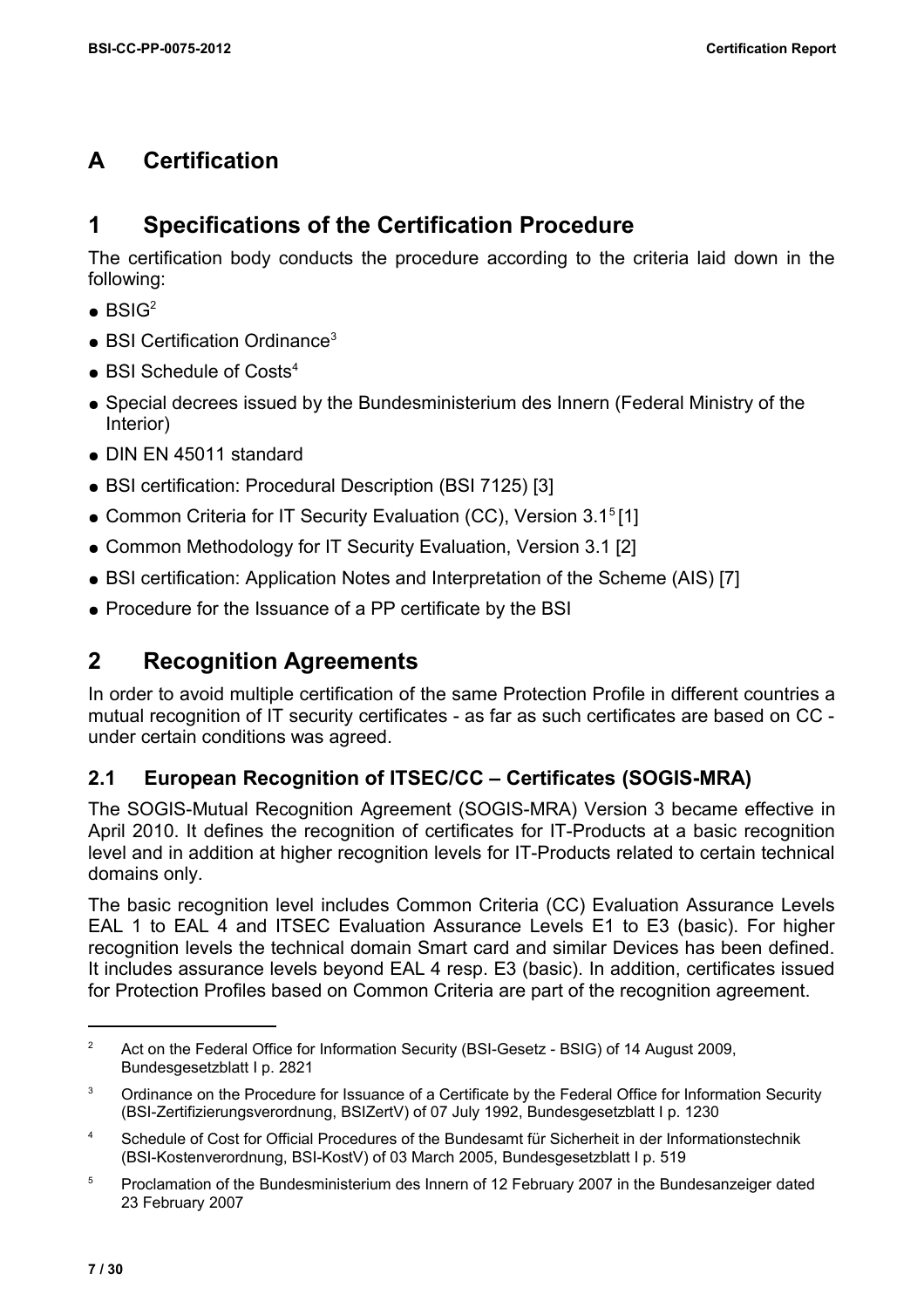As of September 2011 the new agreement has been signed by the national bodies of Austria, Finland, France, Germany, Italy, The Netherlands, Norway, Spain, Sweden and the United Kingdom. Details on recognition and the history of the agreement can be found at https://www.bsi.bund.de/zertifizierung.

The SOGIS-MRA logo printed on the certificate indicates that it is recognised under the terms of this agreement by the nations listed above.

## **2.2 International Recognition of CC – Certificates (CCRA)**

An arrangement (Common Criteria Recognition Arrangement) on the mutual recognition of certificates based on the CC Evaluation Assurance Levels up to and including EAL 4 has been signed in May 2000 (CCRA). It includes also the recognition of Protection Profiles based on the CC.

As of September 2011 the arrangement has been signed by the national bodies of: Australia, Austria, Canada, Czech Republic, Denmark, Finland, France, Germany, Greece, Hungary, India, Israel, Italy, Japan, Republic of Korea, Malaysia, The Netherlands, New Zealand, Norway, Pakistan, Republic of Singapore, Spain, Sweden, Turkey, United Kingdom, United States of America. The current list of signatory nations and approved certification schemes can be seen on the website: [http://www.commoncriteriaportal.org.](http://www.commoncriteriaportal.org/)

The Common Criteria Recognition Arrangement logo printed on the certificate indicates that this certification is recognised under the terms of this agreement by the nations listed above.

# **3 Performance of Evaluation and Certification**

The certification body monitors each individual evaluation to ensure a uniform procedure, a uniform interpretation of the criteria and uniform ratings.

The PP "Protection profiles for secure signature creation device - Part 3: Device with key import", Version 1.0.2 has undergone the certification procedure at BSI.

The evaluation of the PP "Protection profiles for secure signature creation device - Part 3: Device with key import", Version 1.0.2 was conducted by the ITSEF SRC Security Research & Consulting GmbH. The evaluation was completed on 25 July 2012. The ITSEF SRC Security Research & Consulting GmbH is an evaluation facility (ITSEF) $6$ recognised by the certification body of BSI.

For this certification procedure the sponsor and applicant is: Bundesnetzagentur.

The PP was developed by: CEN/ISSS - Information Society Standardization System.

The certification is concluded with the comparability check and the production of this Certification Report. This work was completed by the BSI.

# **4 Validity of the certification result**

This Certification Report only applies to the version of the Protection Profile as indicated.

In case of changes to the certified version of the Protection Profile, the validity can be extended to new versions and releases, provided the sponsor applies for assurance continuity (i.e. re-certification or maintenance) of the modified Protection Profile, in

<span id="page-7-0"></span><sup>6</sup> Information Technology Security Evaluation Facility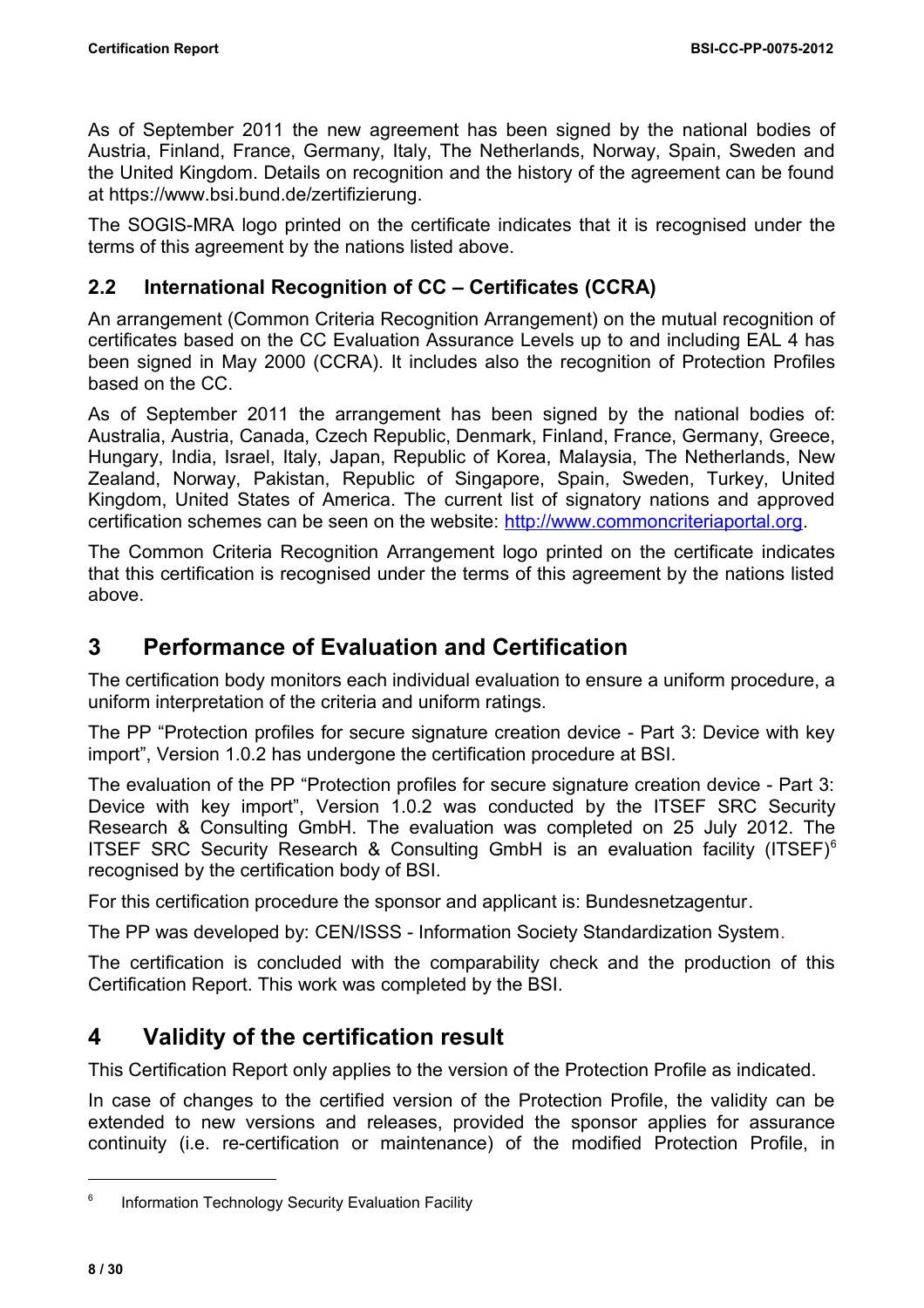accordance with the procedural requirements, and the evaluation does not reveal any security deficiencies.

For the meaning of the assurance levels please refer to the excerpts from the criteria at the end of the Certification Report.

# **5 Publication**

The PP "Protection profiles for secure signature creation device - Part 3: Device with key import", Version 1.0.2 has been included in the BSI list of the certified Protection Profiles, which is published regularly (see also Internet: [https://www.bsi.bund.de](https://www.bsi.bund.de/) and [4]). Further information can be obtained from BSI-Infoline +49 228 9582-111.

Further copies of this Certification Report can be requested from the developer<sup>[7](#page-8-0)</sup> of the Protection Profile and the sponsor<sup>[8](#page-8-1)</sup> of its certification procedure. The Certification Report may also be obtained in electronic form at the internet address stated above.

<span id="page-8-1"></span><sup>8</sup> Bundesnetzagentur Canisiusstraße 21 55122 Mainz, Germany

<span id="page-8-0"></span><sup>&</sup>lt;sup>7</sup> CEN/ISSS - Information Society Standardization System Rue de Stassart 36 1050 Brussels, Belgium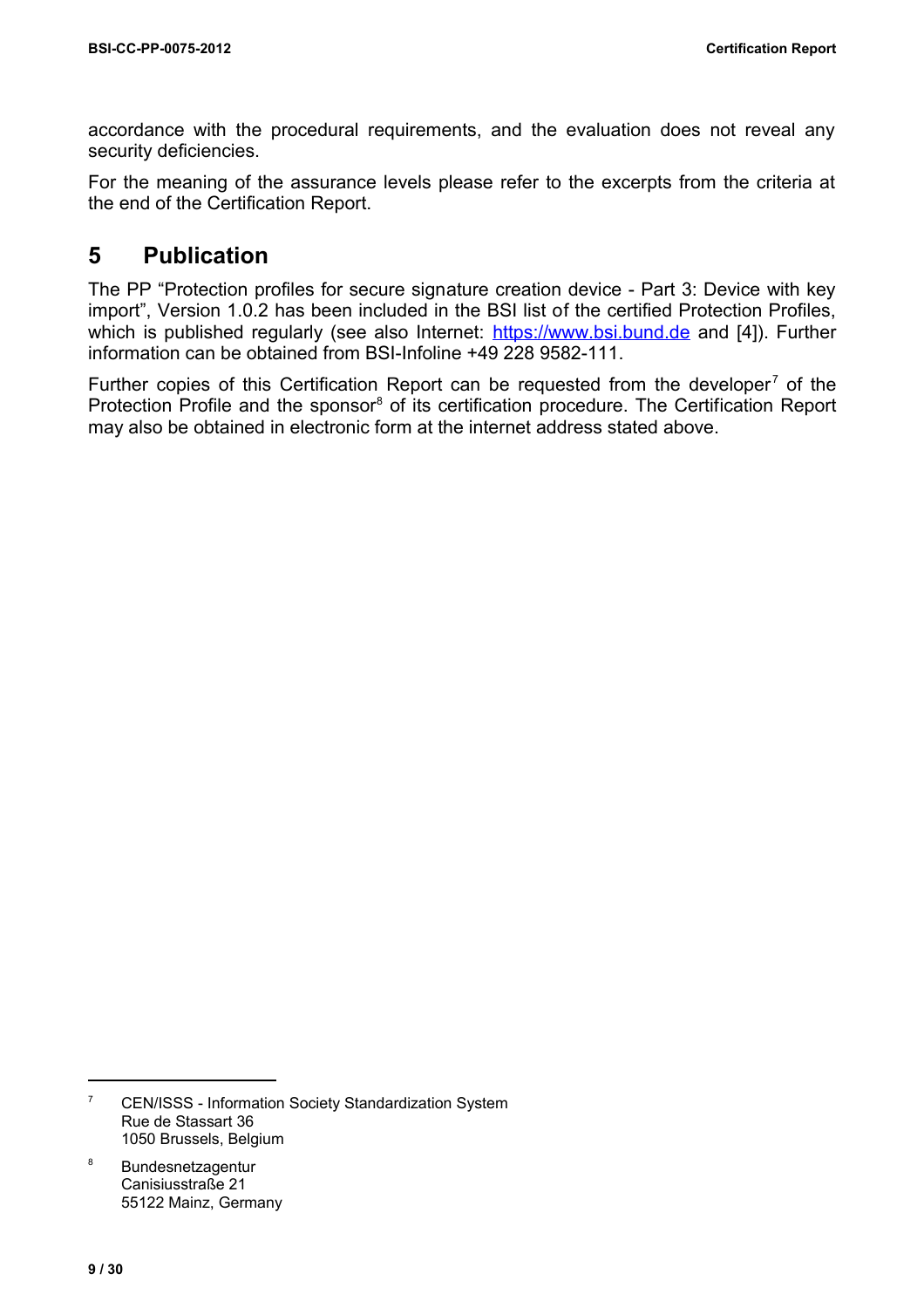This page is intentionally left blank.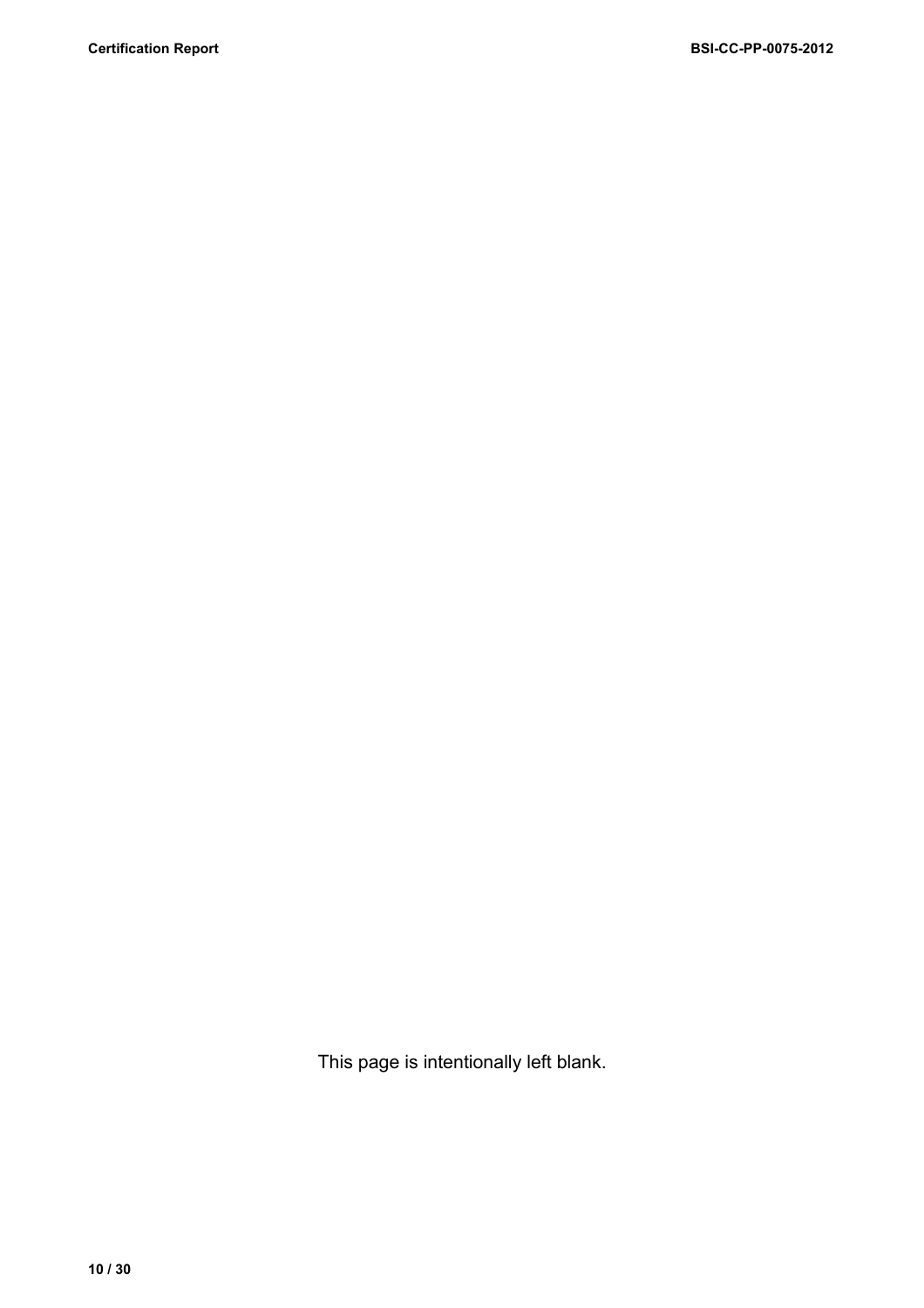# **B Certification Results**

The following results represent a summary of

- the certified Protection Profile,
- the relevant evaluation results from the evaluation facility, and
- complementary notes and stipulations of the certification body.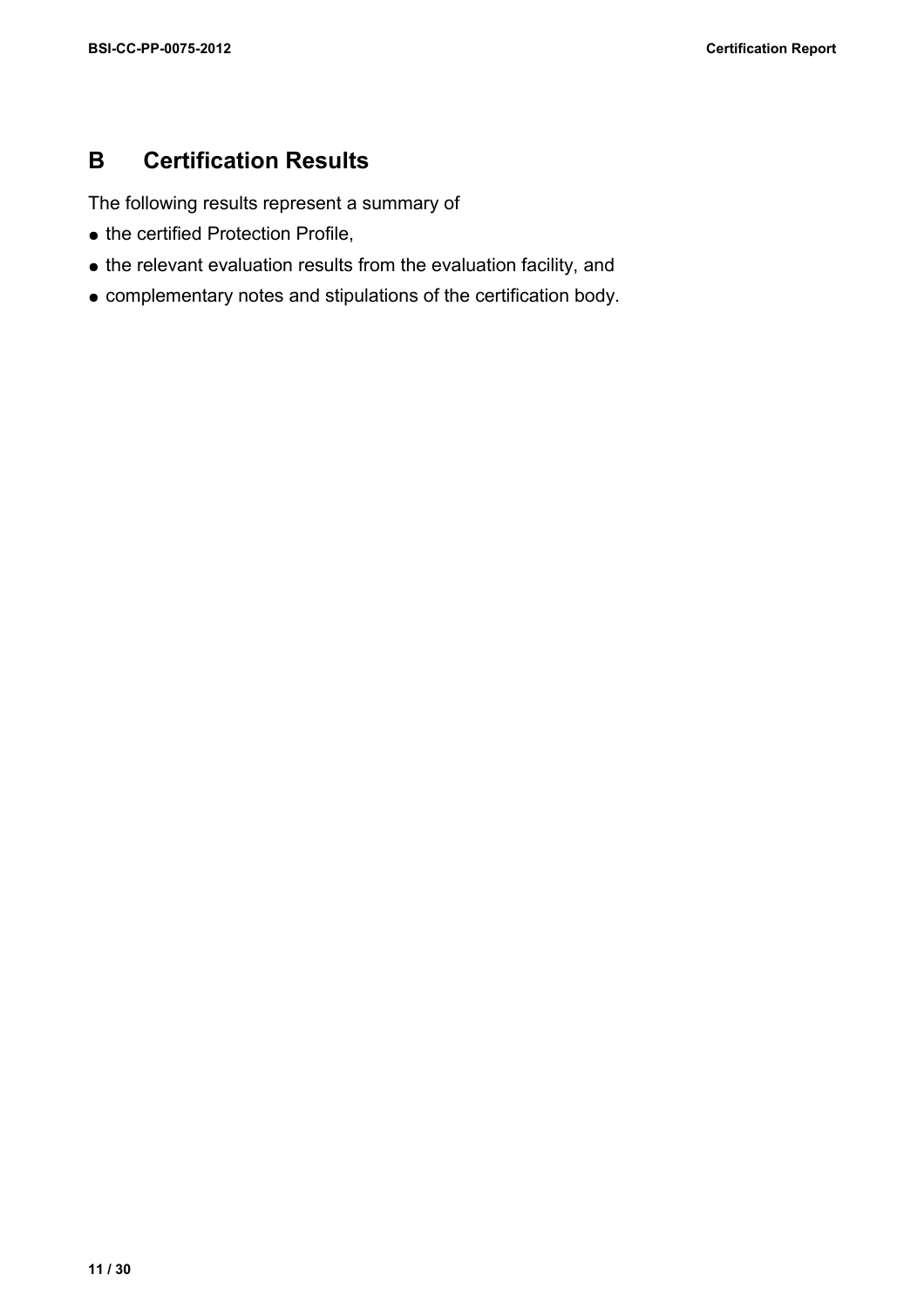# **1 Protection Profile Overview**

This Protection Profile "Protection profiles for secure signature creation device - Part 3: Device with key import", Version 1.0.2 [6] is established by CEN/ISSS as a European standard for products to create electronic signatures. It fulfils the requirements of the European Commission as defined in the procedure laid down in Article 9 of the Directive 1999/93/EC of the European parliament and of the council of 13 December 1999 [8] on a community framework for electronic signatures.

The intent of this PP "Protection profiles for secure signature creation device - Part 3: Device with key import", Version 1.0.2 [6] is to specify security functional and assurance requirements for Secure Signature-Creation Devices (SSCD) in conformance with Annex III of the directive 1999/93/EC [8]. European Union Member States may presume that there is compliance with the requirements laid down in Annex III of the Directive [8] when an electronic signature product is evaluated according to a Security Target (ST) that is compliant with this PP.

This Protection Profile describes core security requirements for a secure device that can import a signing key (Signature Creation Data, SCD) and operates to create electronic signatures with the imported key. A device evaluated according to this Protection Profile and used in the specified environments can be trusted to create any type of digital signature, in particular advanced electronic signatures as defined in the Directive [8] are covered.

The Target of Evaluation (TOE) is a combination of hardware and software configured to securely import, use and manage Signature Creation Data (SCD). The SSCD protects the SCD during its whole life cycle beginning with import as to be used in a signature creation process solely by its signatory.

The TOE comprises all IT security functionality necessary to ensure the secrecy of the SCD and the security of the digital signature.

The TOE provides the following functions:

- to import Signature Creation Data (SCD) and, optionally, the correspondent Signature Verification Data (SVD),
- to, optionally, receive and store certificate info,
- to switch the TOE from a non-operational state to an operational state, and
- if in an operational state, to create digital signatures for data with the following steps:
	- select a set of SCD if multiple sets are present in the SSCD,
	- authenticate the signatory and determine its intent to sign,
	- receive data to be signed or a unique representation thereof (DTBS/R),
	- apply an appropriate cryptographic signature creation function using the selected SCD to the DTBS/R.

The TOE may implement its function for digital signature creation to conform to the specifications in ETSI TS 101 733 (CAdES) [9], ETSI TS 101 903 (XAdES) [10] and ETSI 102 778 (PAdES) [11].

The TOE is prepared for the signatory's use by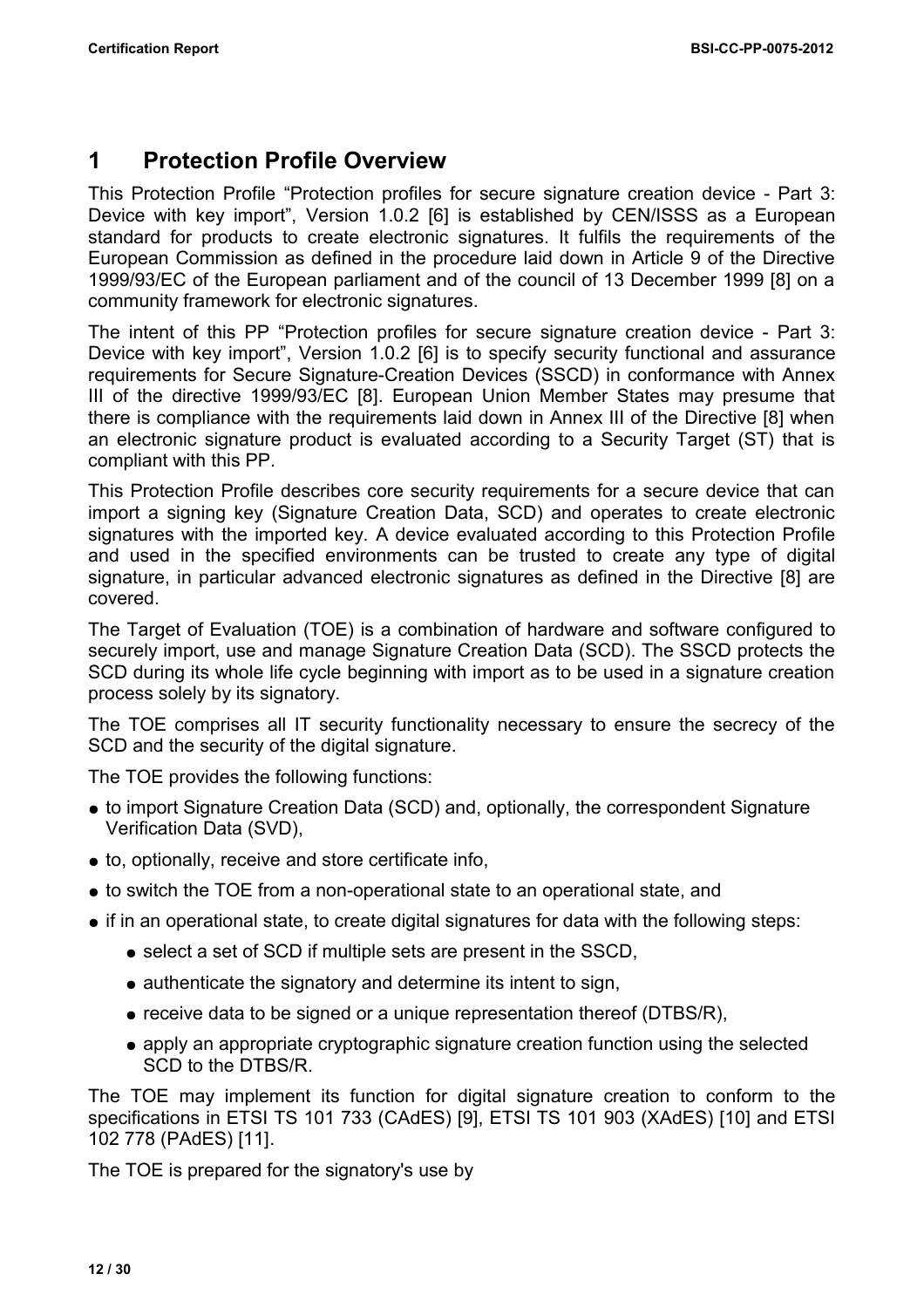- import at least one set of SCD, and
- personalising for the signatory by storing in the TOE:
	- the signatory's Reference Authentication Data (RAD),
	- optionally, certificate info for at least one SCD in the TOE.

The TOE life cycle distinguishes stages for SSCD development, production, preparation and operational use. The development and production of the TOE together constitute the development phase of the TOE. The development phase is subject of the CC evaluation according to the assurance life cycle (ALC) class. The development phase ends with the delivery of the TOE to an SSCD-provisioning service provider.

After import the SCD is in a non-operational state. Upon receiving a TOE the signatory shall verify its non-operational state and change the SCD state to operational.

After preparation the intended legitimate user should be informed of the signatory's Verification Authentication Data (VAD) required for use of the TOE in signing. If the VAD is a password or PIN, the means of providing this information is expected to protect the confidentiality and the integrity of the corresponding RAD.

If the use of an SCD is no longer required, then it should be destroyed (e.g. by erasing it from memory) as well as the associated certificate info, if any exists.

The assets to be protected by a TOE claiming conformance to this PP are defined in the Protection Profile [6], chapter 6.1. Based on these assets the security problem definition is defined in terms of assumptions, threats and organisational security policies. This is outlined in the Protection Profile [6], chapters 6.2 to 6.4.

These assumptions, threats and organisational security policies are split into security objectives to be fulfilled by a TOE claiming conformance to this PP and security objectives to be fulfilled by the operational environment of a TOE claiming conformance to this PP. These objectives are outlined in the PP [6], chapter 7.1 and 7.2.

The Protection Profile [6] requires a Security Target based on this PP or another PP claiming this PP, to fulfil the CC requirements for strict conformance.

# **2 Security Functional Requirements**

Based on the security objectives to be fulfilled by a TOE claiming conformance to this PP the security policy is expressed by the set of security functional requirements (SFR) to be implemented by a TOE. It covers the following issues:

- Class FCS: Cryptographic Support
- Class FDP: User Data Protection
- Class FIA: Identification and Authentication
- Class FMT: Security Management
- Class FPT: Protection of the TSF

These TOE security functional requirements are outlined in the PP [6], chapter 9.1. They are selected from Common Criteria Part 2 and some of them are newly defined. Thus the SFR claim is called:

Common Criteria Part 2 extended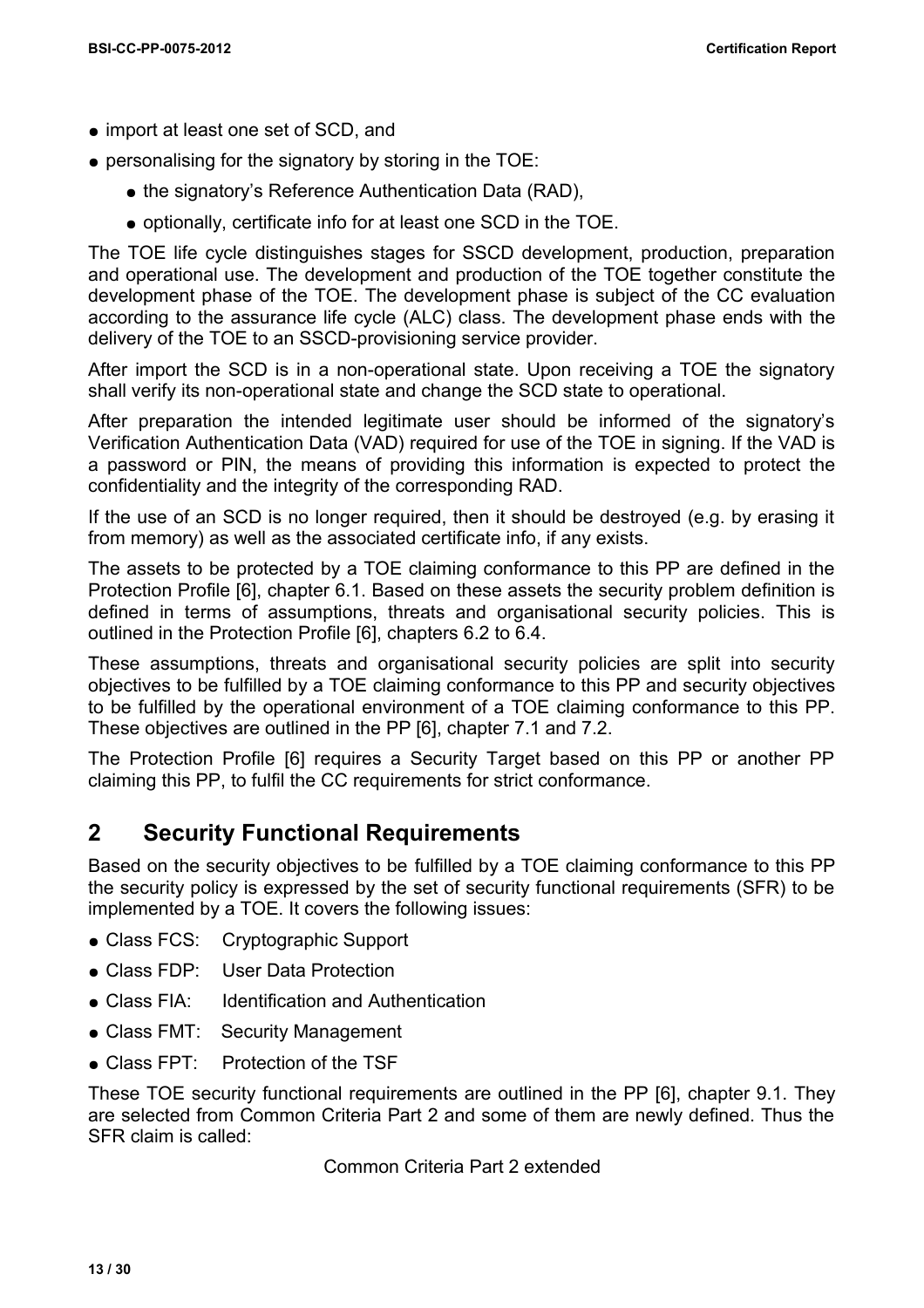# **3 Assurance Requirements**

The TOE security assurance package claimed in the PP is based entirely on the assurance components defined in part 3 of the Common Criteria. Thus, this assurance package is called:

> Common Criteria Part 3 conformant EAL 4 augmented by AVA\_VAN.5

(for the definition and scope of assurance packages according to CC see part C or [1], part 3 for details).

# **4 Results of the PP-Evaluation**

The Evaluation Technical Report (ETR) [5] was provided by the ITSEF according to the Common Criteria [1], the Methodology [2], the requirements of the Scheme [3] and all Application Notes and Interpretations of the Scheme (AIS) [7] as relevant for the TOE.

As a result of the evaluation the verdict PASS is confirmed for the assurance components of the class APE.

The following assurance components were used:

APE\_INT.1 PP introduction APE\_CCL.1 Conformance claims APE\_SPD.1 Security problem definition APE\_OBJ.2 Security objectives APE\_ECD.1 Extended components definition APE\_REQ.2 Derived security requirements

The results of the evaluation are only applicable to the Protection Profile as defined in chapter 1.

# **5 Obligations and notes for the usage**

The following aspects need to be fulfilled when using the Protection Profile [6]:

none

# **6 Protection Profile Document**

The Protection Profile "Protection profiles for secure signature creation device - Part 3: Device with key import", Version 1.0.2 [6] is being provided within a separate document as Annex A of this report.

## **7 Definitions**

## **7.1 Acronyms**

- **AIS** Application Notes and Interpretations of the Scheme
- **BSI** Bundesamt für Sicherheit in der Informationstechnik / Federal Office for Information Security, Bonn, Germany
- **BSIG** BSI-Gesetz / Act on the Federal Office for Information Security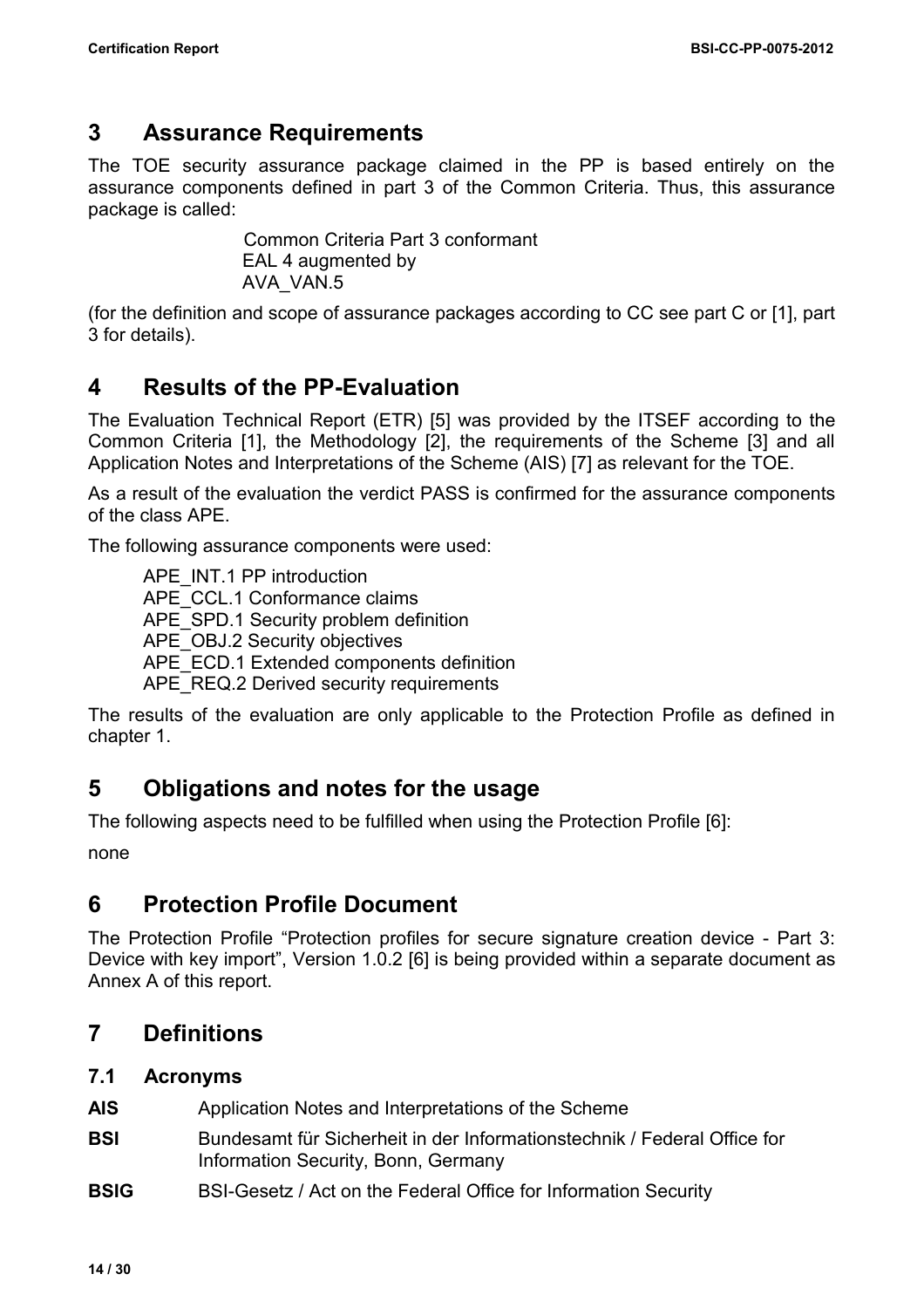| <b>CCRA</b>     | <b>Common Criteria Recognition Arrangement</b>                                 |
|-----------------|--------------------------------------------------------------------------------|
| cc              | <b>Common Criteria for IT Security Evaluation</b>                              |
| <b>CEM</b>      | Common Methodology for Information Technology Security Evaluation              |
| <b>CEN/ISSS</b> | Comité Européen de Normalisation/Information Society Standardization<br>System |
| <b>DTBS/R</b>   | Data To Be Signed or its Unique Representation                                 |
| <b>EAL</b>      | <b>Evaluation Assurance Level</b>                                              |
| <b>ETR</b>      | <b>Evaluation Technical Report</b>                                             |
| IT              | <b>Information Technology</b>                                                  |
| <b>ITSEC</b>    | Information Technology Security Evaluation Criteria                            |
| <b>ITSEF</b>    | <b>Information Technology Security Evaluation Facility</b>                     |
| <b>PIN</b>      | <b>Personal Identification Number</b>                                          |
| <b>PP</b>       | <b>Protection Profile</b>                                                      |
| <b>RAD</b>      | <b>Reference Authentication Data</b>                                           |
| <b>SAR</b>      | <b>Security Assurance Requirement</b>                                          |
| <b>SCD</b>      | <b>Signature Creation Data</b>                                                 |
| <b>SF</b>       | <b>Security Function</b>                                                       |
| <b>SFP</b>      | <b>Security Function Policy</b>                                                |
| <b>SFR</b>      | <b>Security Functional Requirement</b>                                         |
| <b>SSCD</b>     | <b>Secure Signature-Creation Device</b>                                        |
| <b>ST</b>       | <b>Security Target</b>                                                         |
| <b>SVD</b>      | <b>Signature Verification Data</b>                                             |
| <b>TOE</b>      | <b>Target of Evaluation</b>                                                    |
| <b>TSF</b>      | <b>TOE Security Functionality</b>                                              |
| <b>VAD</b>      | <b>Verification Authentication Data</b>                                        |

## **7.2 Glossary**

**Augmentation** - The addition of one or more requirement(s) to a package.

**Extension** - The addition to an ST or PP of functional requirements not contained in part 2 and/or assurance requirements not contained in part 3 of the CC.

**Formal** - Expressed in a restricted syntax language with defined semantics based on wellestablished mathematical concepts.

**Informal** - Expressed in natural language.

**Object** - A passive entity in the TOE, that contains or receives information, and upon which subjects perform operations.

**Protection Profile** - An implementation-independent statement of security needs for a TOE type.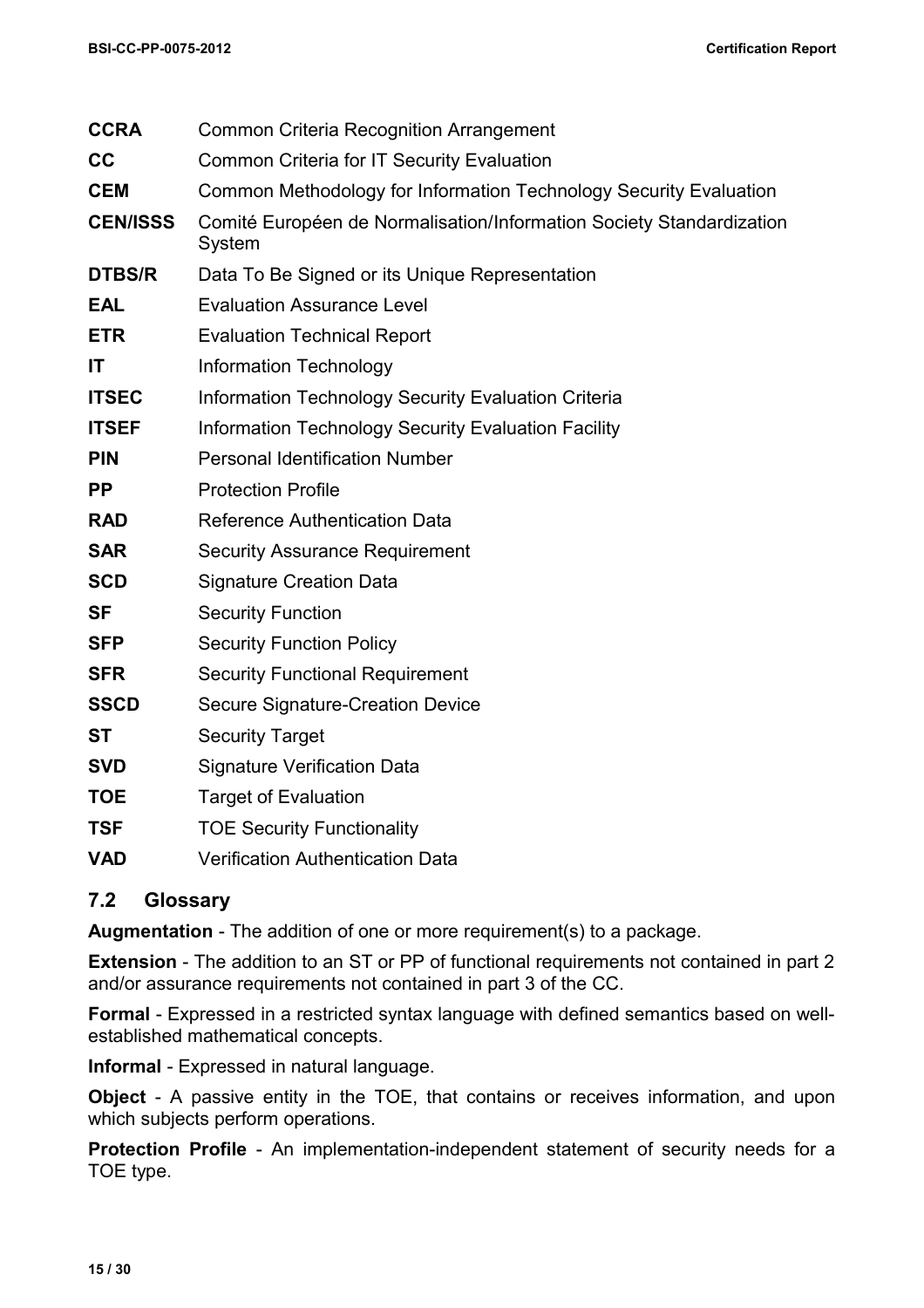**Security Target** - An implementation-dependent statement of security needs for a specific identified TOE.

**Semiformal** - Expressed in a restricted syntax language with defined semantics.

**Subject** - An active entity in the TOE that performs operations on objects.

**Target of Evaluation** - A set of software, firmware and/or hardware possibly accompanied by guidance.

**TOE Security Functionality** - Combined functionality of all hardware, software, and firmware of a TOE that must be relied upon for the correct enforcement of the SFRs.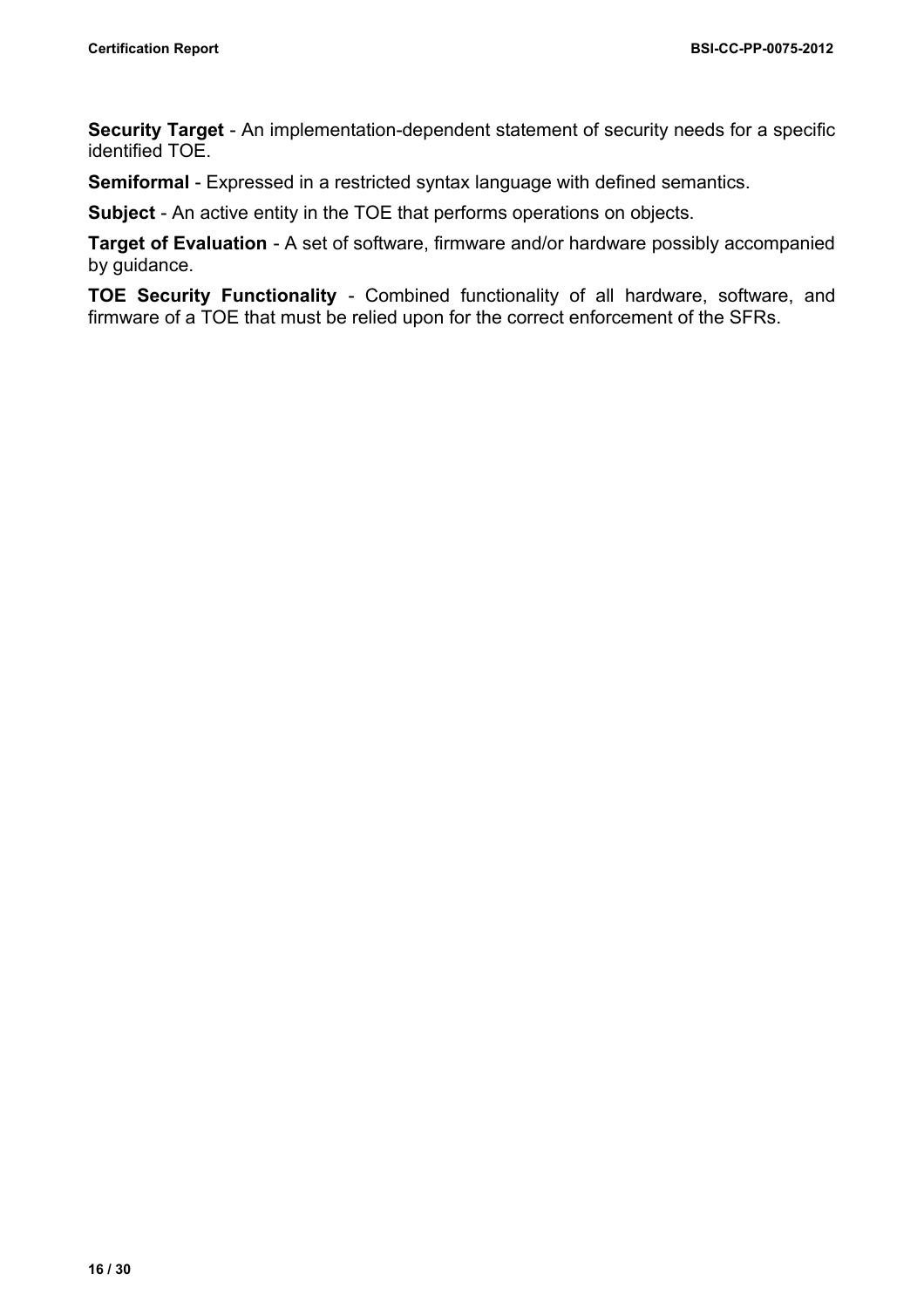## **8 Bibliography**

- [1] Common Criteria for Information Technology Security Evaluation, Version 3.1, Part 1: Introduction and general model, Revision 3, July 2009 Part 2: Security functional components, Revision 3, July 2009 Part 3: Security assurance components, Revision 3, July 2009
- [2] Common Methodology for Information Technology Security Evaluation (CEM), Evaluation Methodology, Version 3.1, Revision 3, July 2009
- [3] BSI certification: Procedural Description (BSI 7125)
- [4] German IT Security Certificates (BSI 7148), periodically updated list published also on the BSI Website
- [5] Evaluation Technical Report, Version 1.0, 25 July 2012, "Protection profiles for secure signature creation device - Part 3: Device with key import", SRC Security Research & Consulting GmbH (confidential document)
- [6] "Protection profiles for secure signature creation device Part 3: Device with key import", Version 1.0.2, July 2012, BSI-CC-PP-0075-2012, CEN/ISSS – Information Society Standardization System
- [7] Application Notes and Interpretations of the Scheme  $(AIS)$  as relevant for the TOE<sup>[9](#page-16-0)</sup>
- [8] 1999/93/EC of the European Parliament and of the Council of 13 December 1999 on a Community framework for electronic signatures
- [9] ETSI Technical Specification 101 733, CMS Advanced Electronic Signatures (CAdES), the latest version may be downloaded from the ETSI download page <http://pda.etsi.org/pda/queryform.asp>
- [10] ETSI Technical Specification 101 903, XML Advanced Electronic Signatures (XAdES), the latest version may be downloaded from the ETSI download page <http://pda.etsi.org/pda/queryform.asp>
- [11] ETSI Technical Specification 102 778: PDF Advanced Electronic Signatures (PAdES), the latest version may be downloaded from the ETSI download page <http://pda.etsi.org/pda/queryform.asp>

<span id="page-16-0"></span><sup>9</sup> specially

<sup>•</sup> AIS 32, Version 7, CC-Interpretationen im deutschen Zertifizierungsschema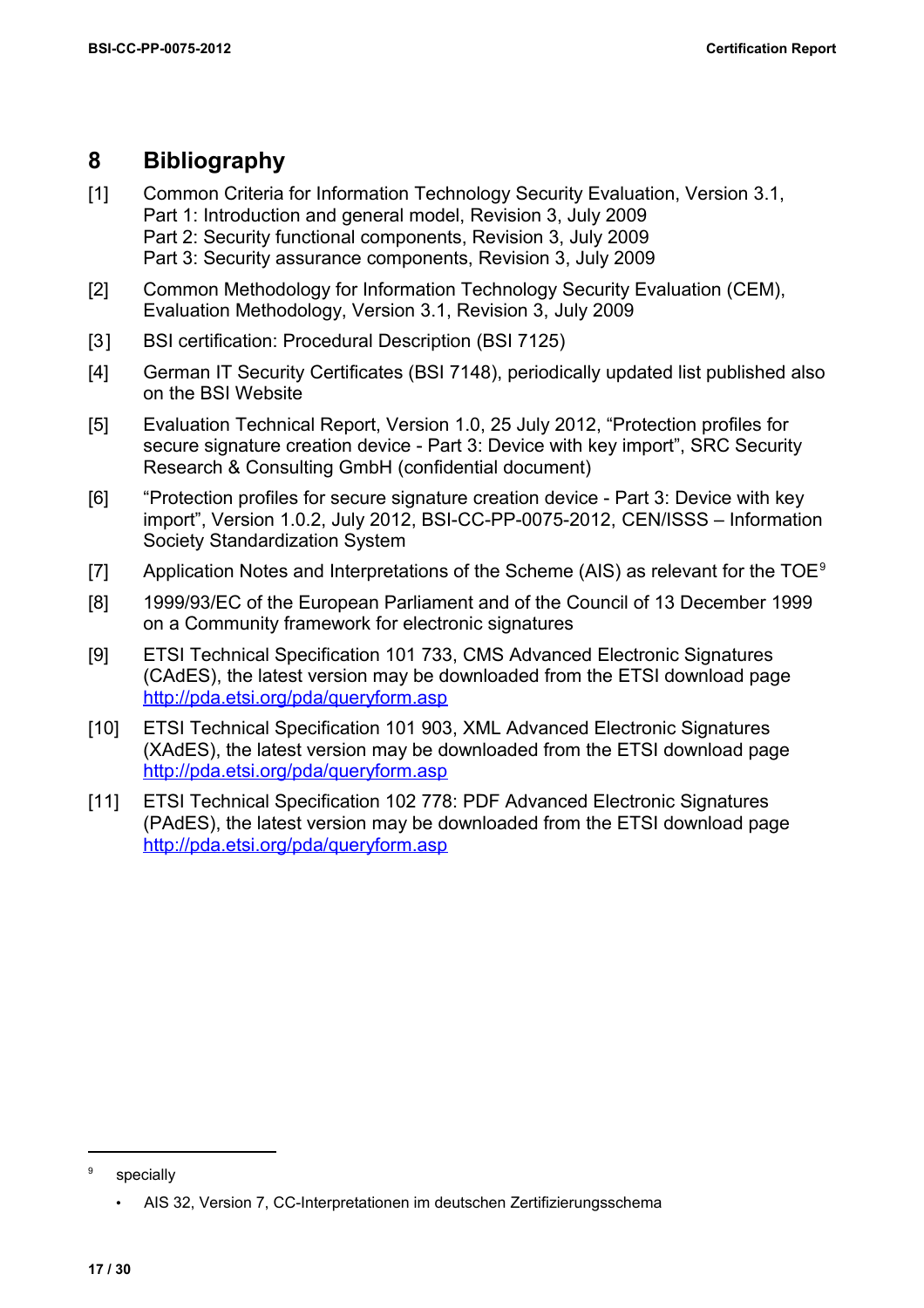This page is intentionally left blank.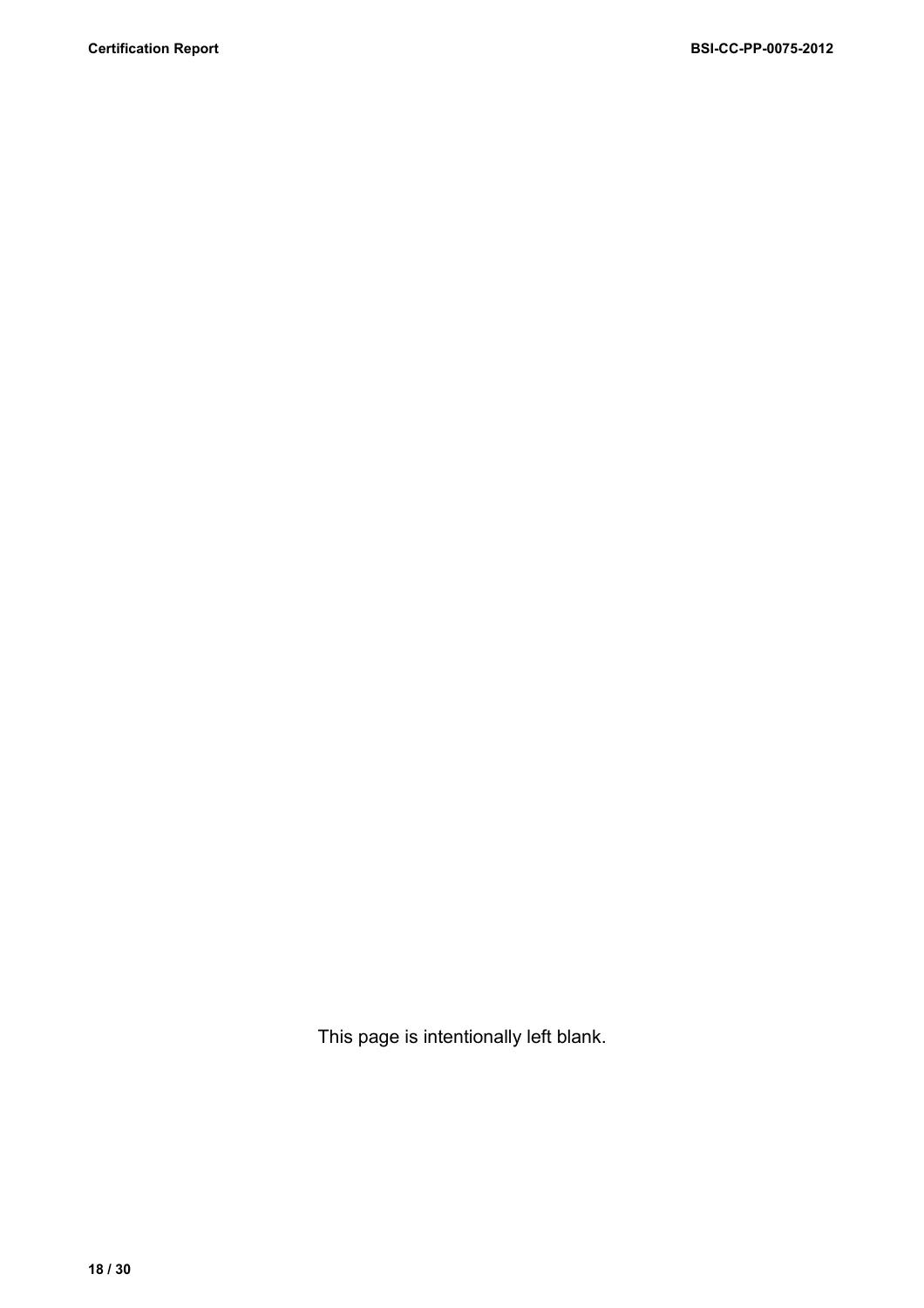# **C Excerpts from the Criteria**

CC Part1:

## **Conformance Claim** (chapter 10.4)

"The conformance claim indicates the source of the collection of requirements that is met by a PP or ST that passes its evaluation. This conformance claim contains a CC conformance claim that:

- describes the version of the CC to which the PP or ST claims conformance.
- describes the conformance to CC Part 2 (security functional requirements) as either:
	- **CC Part 2 conformant**  A PP or ST is CC Part 2 conformant if all SFRs in that PP or ST are based only upon functional components in CC Part 2, or
	- **CC Part 2 extended** A PP or ST is CC Part 2 extended if at least one SFR in that PP or ST is not based upon functional components in CC Part 2.
- describes the conformance to CC Part 3 (security assurance requirements) as either:
	- **CC Part 3 conformant** A PP or ST is CC Part 3 conformant if all SARs in that PP or ST are based only upon assurance components in CC Part 3, or
	- CC Part 3 extended A PP or ST is CC Part 3 extended if at least one SAR in that PP or ST is not based upon assurance components in CC Part 3.

Additionally, the conformance claim may include a statement made with respect to packages, in which case it consists of one of the following:

- Package name Conformant A PP or ST is conformant to a pre-defined package (e.g. EAL) if:
	- the SFRs of that PP or ST are identical to the SFRs in the package, or
	- the SARs of that PP or ST are identical to the SARs in the package.
- Package name Augmented A PP or ST is an augmentation of a predefined package if:
	- the SFRs of that PP or ST contain all SFRs in the package, but have at least one additional SFR or one SFR that is hierarchically higher than an SFR in the package.
	- the SARs of that PP or ST contain all SARs in the package, but have at least one additional SAR or one SAR that is hierarchically higher than an SAR in the package.

Note that when a TOE is successfully evaluated to a given ST, any conformance claims of the ST also hold for the TOE. A TOE can therefore also be e.g. CC Part 2 conformant. Finally, the conformance claim may also include two statements with respect to Protection Profiles:

- $\bullet$  PP Conformant A PP or TOE meets specific PP(s), which are listed as part of the conformance result.
- Conformance Statement (Only for PPs) This statement describes the manner in which PPs or STs must conform to this PP: strict or demonstrable. For more information on this Conformance Statement, see Annex D."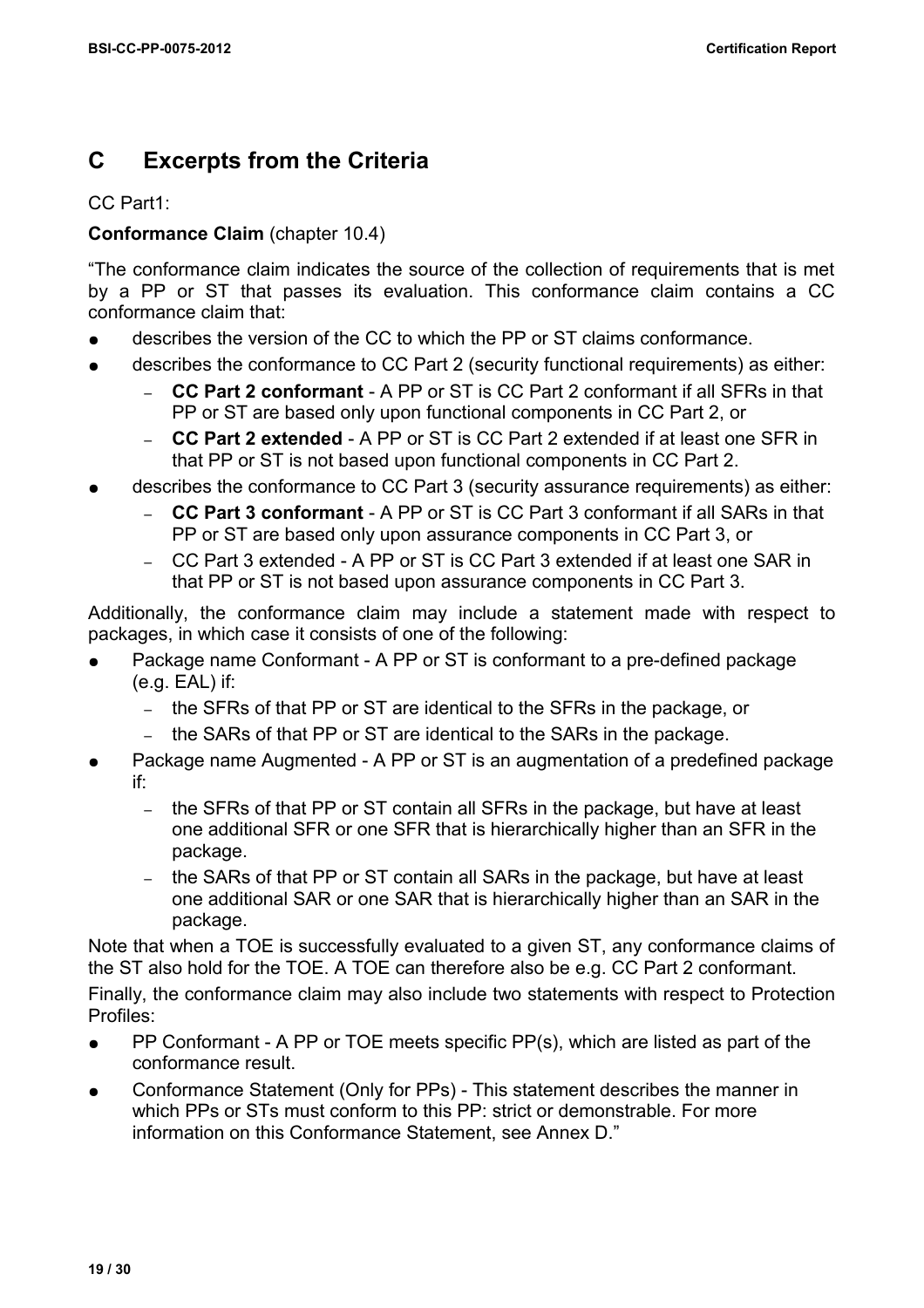### CC Part 3:

## **Class APE: Protection Profile evaluation** (chapter 10)

"Evaluating a PP is required to demonstrate that the PP is sound and internally consistent, and, if the PP is based on one or more other PPs or on packages, that the PP is a correct instantiation of these PPs and packages. These properties are necessary for the PP to be suitable for use as the basis for writing an ST or another PP."

| <b>Assurance Class</b> | <b>Assurance Components</b>                                                                    |  |  |  |  |
|------------------------|------------------------------------------------------------------------------------------------|--|--|--|--|
|                        | APE INT.1 PP introduction                                                                      |  |  |  |  |
|                        | APE CCL.1 Conformance claims                                                                   |  |  |  |  |
| Class APE: Protection  | APE SPD.1 Security problem definition                                                          |  |  |  |  |
| Profile evaluation     | APE OBJ.1 Security objectives for the operational environment<br>APE OBJ.2 Security objectives |  |  |  |  |
|                        | APE ECD.1 Extended components definition                                                       |  |  |  |  |
|                        | APE REQ.1 Stated security requirements<br>APE REQ.2 Derived security requirements              |  |  |  |  |

APE: Protection Profile evaluation class decomposition

## **Class ASE: Security Target evaluation** (chapter 11)

"Evaluating an ST is required to demonstrate that the ST is sound and internally consistent, and, if the ST is based on one or more PPs or packages, that the ST is a correct instantiation of these PPs and packages. These properties are necessary for the ST to be suitable for use as the basis for a TOE evaluation."

| <b>Assurance Class</b>                   | <b>Assurance Components</b>                                                                                     |  |  |  |  |
|------------------------------------------|-----------------------------------------------------------------------------------------------------------------|--|--|--|--|
|                                          | ASE INT.1 ST introduction                                                                                       |  |  |  |  |
|                                          | ASE CCL.1 Conformance claims                                                                                    |  |  |  |  |
|                                          | ASE SPD.1 Security problem definition                                                                           |  |  |  |  |
| Class ASE: Security<br>Target evaluation | ASE OBJ.1 Security objectives for the operational environment<br>ASE OBJ.2 Security objectives                  |  |  |  |  |
|                                          | ASE ECD.1 Extended components definition                                                                        |  |  |  |  |
|                                          | ASE REQ.1 Stated security requirements<br>ASE REQ.2 Derived security requirements                               |  |  |  |  |
|                                          | ASE TSS.1 TOE summary specification<br>ASE TSS.2 TOE summary specification with architectural design<br>summary |  |  |  |  |

#### **ASE: Security Target evaluation class decomposition**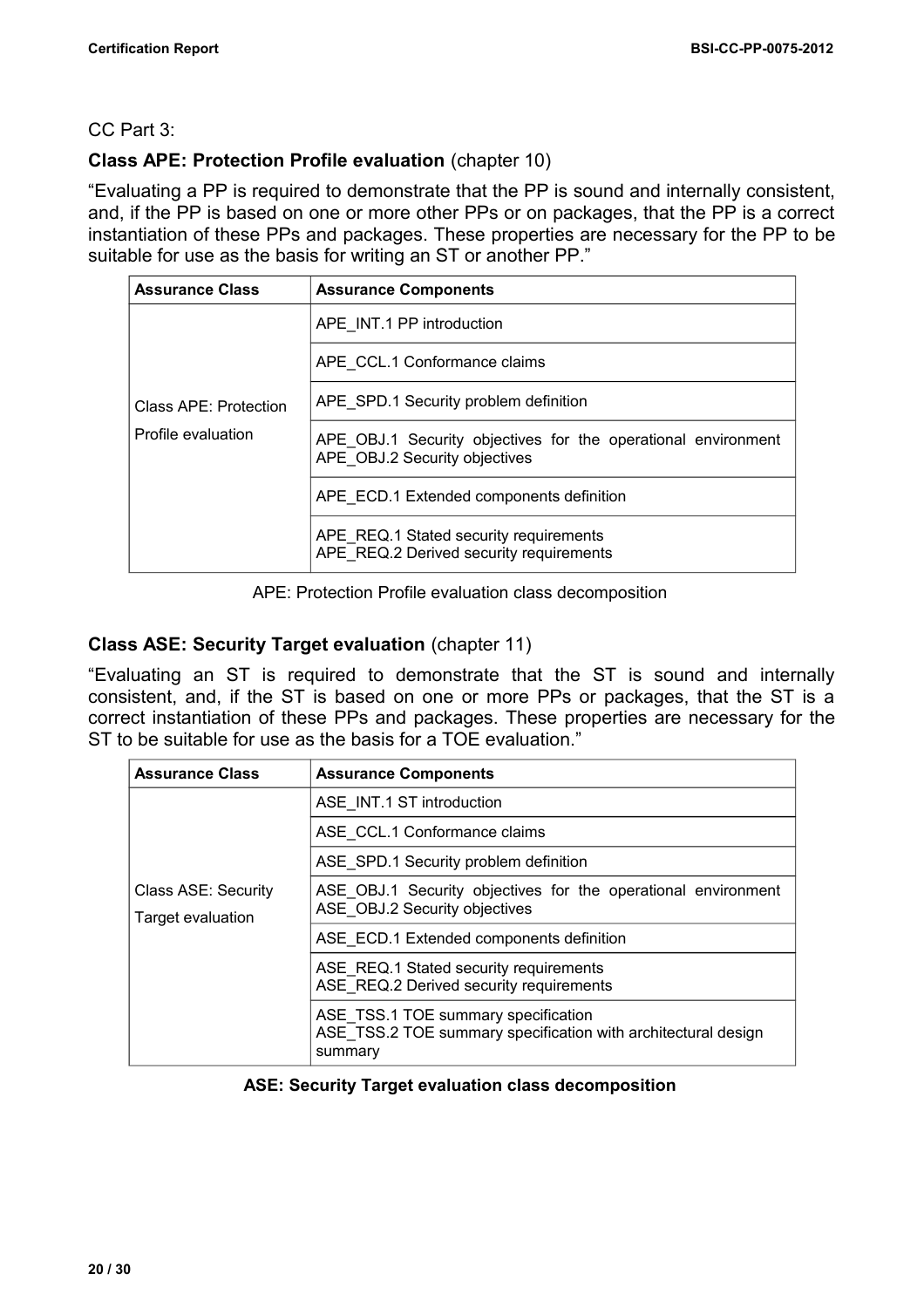#### **Security assurance components** (chapter 7)

"The following Sections describe the constructs used in representing the assurance classes, families, and components."

"Each assurance class contains at least one assurance family."

"Each assurance family contains one or more assurance components."

The following table shows the assurance class decomposition.

| <b>Assurance Class</b>  | <b>Assurance Components</b>                                                                                                                                                                                                                                                                                                                                                                                     |  |  |  |  |  |
|-------------------------|-----------------------------------------------------------------------------------------------------------------------------------------------------------------------------------------------------------------------------------------------------------------------------------------------------------------------------------------------------------------------------------------------------------------|--|--|--|--|--|
|                         | ADV ARC.1 Security architecture description                                                                                                                                                                                                                                                                                                                                                                     |  |  |  |  |  |
| ADV: Development        | ADV FSP.1 Basic functional specification<br>ADV_FSP.2 Security-enforcing functional specification<br>ADV_FSP.3 Functional specification with complete summary<br>ADV FSP.4 Complete functional specification<br>ADV_FSP.5 Complete semi-formal functional specification with<br>additional error information<br>ADV_FSP.6 Complete semi-formal functional specification with<br>additional formal specification |  |  |  |  |  |
|                         | ADV_IMP.1 Implementation representation of the TSF<br>ADV IMP.2 Implementation of the TSF                                                                                                                                                                                                                                                                                                                       |  |  |  |  |  |
|                         | ADV INT.1 Well-structured subset of TSF internals<br>ADV INT.2 Well-structured internals<br>ADV INT.3 Minimally complex internals                                                                                                                                                                                                                                                                               |  |  |  |  |  |
|                         | ADV_SPM.1 Formal TOE security policy model                                                                                                                                                                                                                                                                                                                                                                      |  |  |  |  |  |
|                         | ADV_TDS.1 Basic design<br>ADV_TDS.2 Architectural design<br>ADV TDS.3 Basic modular design<br>ADV TDS.4 Semiformal modular design<br>ADV_TDS.5 Complete semiformal modular design<br>ADV TDS.6 Complete semiformal modular design with formal high-<br>level design presentation                                                                                                                                |  |  |  |  |  |
| AGD:                    | AGD OPE.1 Operational user guidance                                                                                                                                                                                                                                                                                                                                                                             |  |  |  |  |  |
| Guidance documents      | AGD_PRE.1 Preparative procedures                                                                                                                                                                                                                                                                                                                                                                                |  |  |  |  |  |
|                         | ALC_CMC.1 Labelling of the TOE<br>ALC CMC.2 Use of a CM system<br>ALC CMC.3 Authorisation controls<br>ALC_CMC.4 Production support, acceptance procedures and<br>automation<br>ALC CMC.5 Advanced support                                                                                                                                                                                                       |  |  |  |  |  |
| ALC: Life cycle support | ALC_CMS.1 TOE CM coverage<br>ALC CMS.2 Parts of the TOE CM coverage<br>ALC_CMS.3 Implementation representation CM coverage<br>ALC_CMS.4 Problem tracking CM coverage<br>ALC_CMS.5 Development tools CM coverage                                                                                                                                                                                                 |  |  |  |  |  |
|                         | ALC_DEL.1 Delivery procedures                                                                                                                                                                                                                                                                                                                                                                                   |  |  |  |  |  |
|                         | ALC DVS.1 Identification of security measures<br>ALC_DVS.2 Sufficiency of security measures                                                                                                                                                                                                                                                                                                                     |  |  |  |  |  |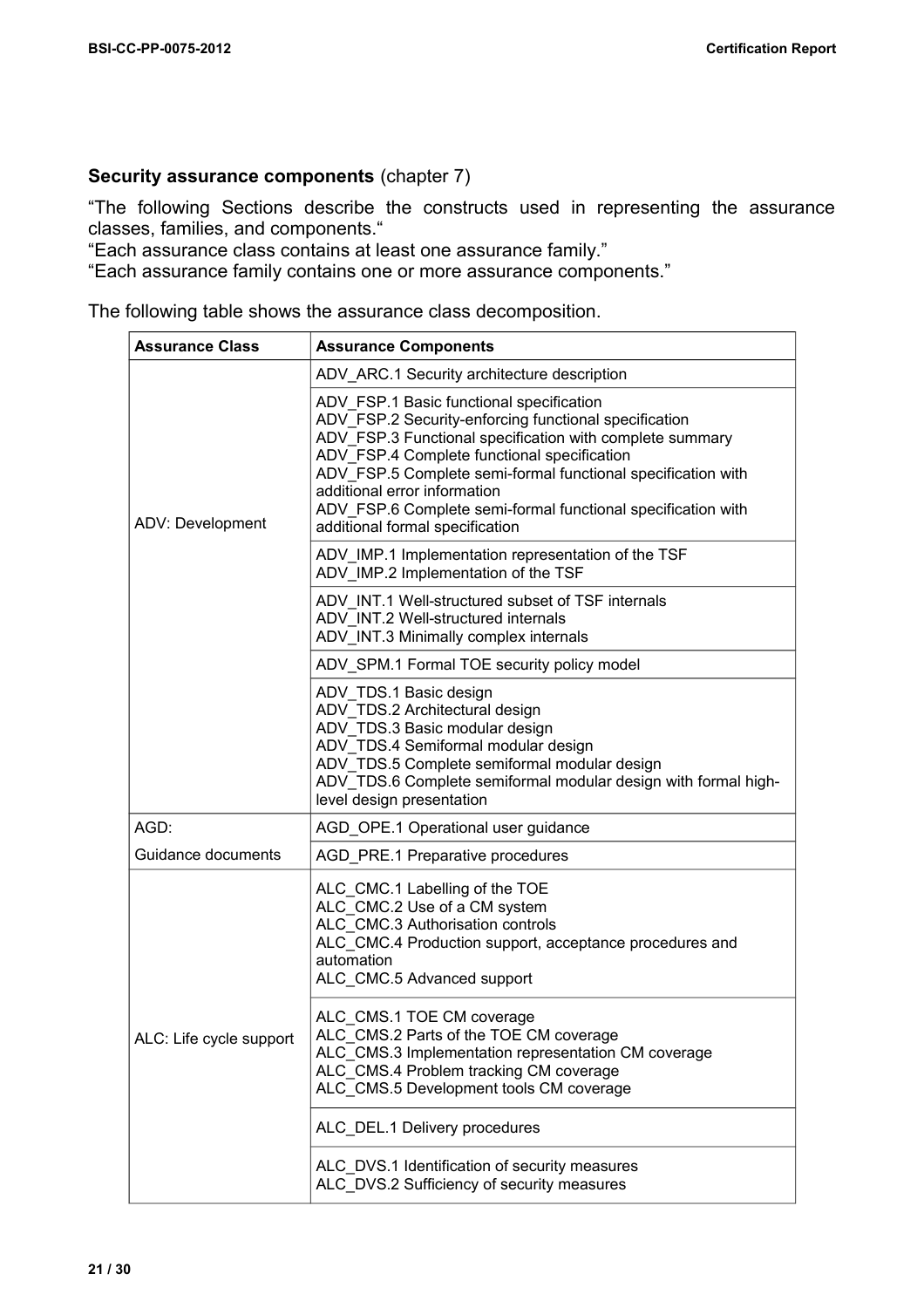| <b>Assurance Class</b>                  | <b>Assurance Components</b>                                                                                                                                                                                           |  |  |  |  |  |
|-----------------------------------------|-----------------------------------------------------------------------------------------------------------------------------------------------------------------------------------------------------------------------|--|--|--|--|--|
|                                         | ALC FLR.1 Basic flaw remediation<br>ALC FLR.2 Flaw reporting procedures<br>ALC FLR.3 Systematic flaw remediation                                                                                                      |  |  |  |  |  |
|                                         | ALC_LCD.1 Developer defined life-cycle model<br>ALC LCD.2 Measurable life-cycle model                                                                                                                                 |  |  |  |  |  |
|                                         | ALC TAT.1 Well-defined development tools<br>ALC TAT.2 Compliance with implementation standards<br>ALC_TAT.3 Compliance with implementation standards - all parts                                                      |  |  |  |  |  |
|                                         | ATE COV.1 Evidence of coverage<br>ATE COV.2 Analysis of coverage<br>ATE COV.3 Rigorous analysis of coverage                                                                                                           |  |  |  |  |  |
| ATE: Tests                              | ATE DPT.1 Testing: basic design<br>ATE DPT.2 Testing: security enforcing modules<br>ATE DPT.3 Testing: modular design<br>ATE DPT.4 Testing: implementation representation                                             |  |  |  |  |  |
|                                         | ATE FUN.1 Functional testing<br>ATE FUN.2 Ordered functional testing                                                                                                                                                  |  |  |  |  |  |
|                                         | ATE IND.1 Independent testing - conformance<br>ATE IND.2 Independent testing - sample<br>ATE IND.3 Independent testing - complete                                                                                     |  |  |  |  |  |
| <b>AVA: Vulnerability</b><br>assessment | AVA VAN.1 Vulnerability survey<br>AVA VAN.2 Vulnerability analysis<br>AVA VAN.3 Focused vulnerability analysis<br>AVA VAN.4 Methodical vulnerability analysis<br>AVA VAN.5 Advanced methodical vulnerability analysis |  |  |  |  |  |

Assurance class decomposition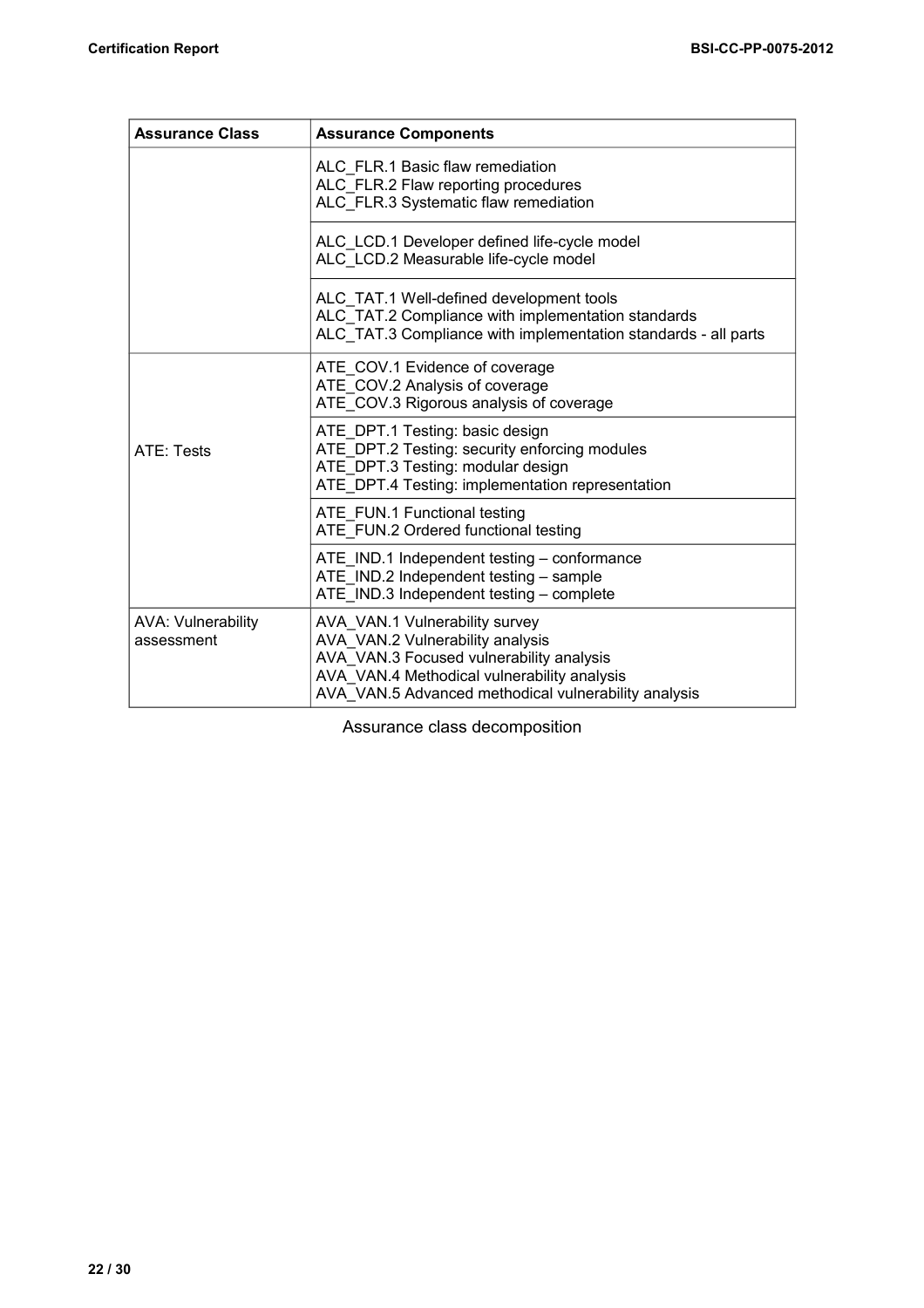### **Evaluation assurance levels** (chapter 8)

"The Evaluation Assurance Levels (EALs) provide an increasing scale that balances the level of assurance obtained with the cost and feasibility of acquiring that degree of assurance. The CC approach identifies the separate concepts of assurance in a TOE at the end of the evaluation, and of maintenance of that assurance during the operational use of the TOE.

It is important to note that not all families and components from CC Part 3 are included in the EALs. This is not to say that these do not provide meaningful and desirable assurances. Instead, it is expected that these families and components will be considered for augmentation of an EAL in those PPs and STs for which they provide utility."

#### **Evaluation assurance level (EAL) overview** (chapter 8.1)

"Table 1 represents a summary of the EALs. The columns represent a hierarchically ordered set of EALs, while the rows represent assurance families. Each number in the resulting matrix identifies a specific assurance component where applicable.

As outlined in the next Section, seven hierarchically ordered evaluation assurance levels are defined in the CC for the rating of a TOE's assurance. They are hierarchically ordered inasmuch as each EAL represents more assurance than all lower EALs. The increase in assurance from EAL to EAL is accomplished by substitution of a hierarchically higher assurance component from the same assurance family (i.e. increasing rigour, scope, and/or depth) and from the addition of assurance components from other assurance families (i.e. adding new requirements).

These EALs consist of an appropriate combination of assurance components as described in chapter 7 of this CC Part 3. More precisely, each EAL includes no more than one component of each assurance family and all assurance dependencies of every component are addressed.

While the EALs are defined in the CC, it is possible to represent other combinations of assurance. Specifically, the notion of "augmentation" allows the addition of assurance components (from assurance families not already included in the EAL) or the substitution of assurance components (with another hierarchically higher assurance component in the same assurance family) to an EAL. Of the assurance constructs defined in the CC, only EALs may be augmented. The notion of an "EAL minus a constituent assurance component" is not recognised by the standard as a valid claim. Augmentation carries with it the obligation on the part of the claimant to justify the utility and added value of the added assurance component to the EAL. An EAL may also be augmented with extended assurance requirements."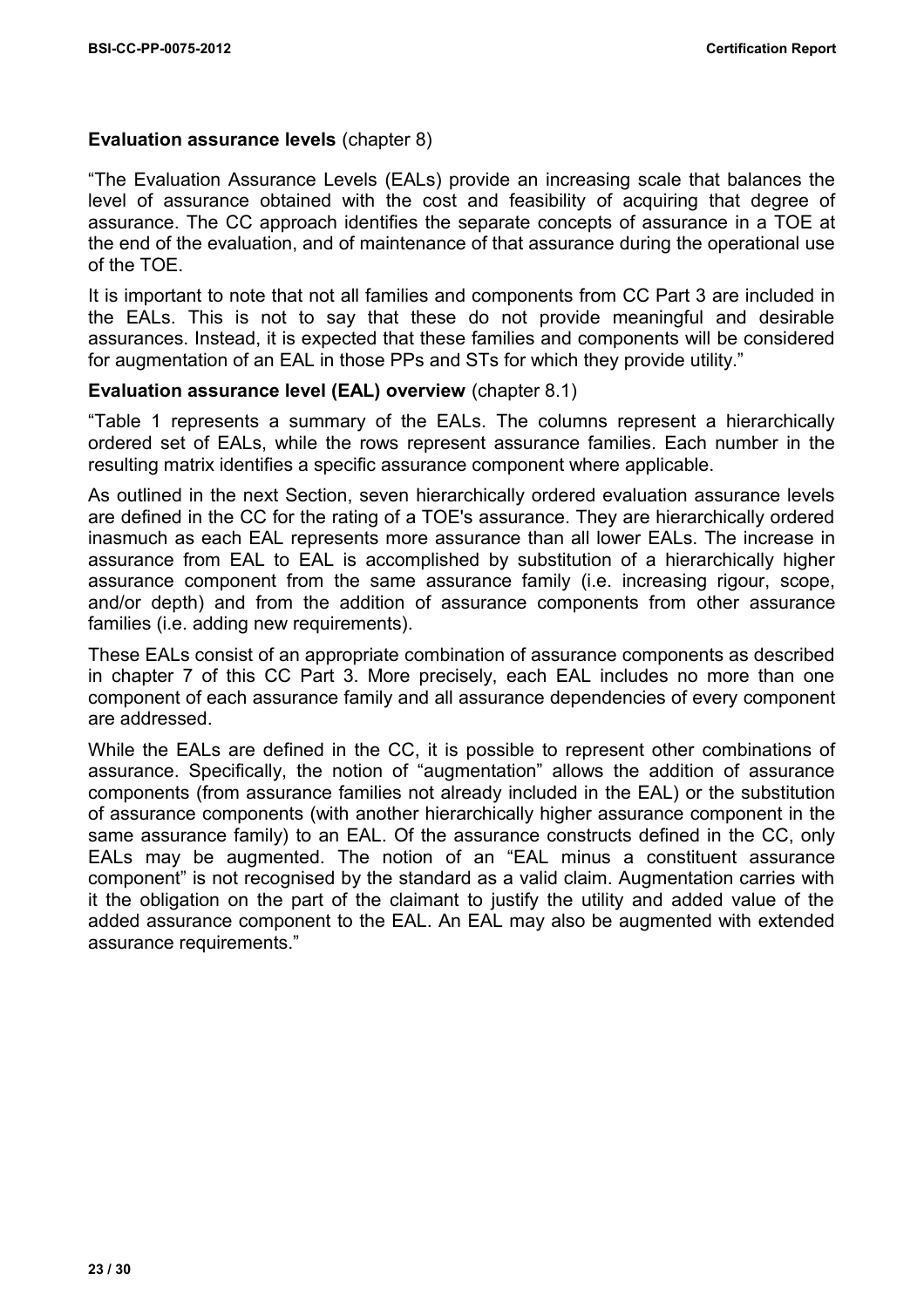| <b>Assurance</b><br><b>Class</b> | <b>Assurance</b><br><b>Family</b> | <b>Assurance Components by</b><br><b>Evaluation Assurance Level</b> |                  |                         |                         |                         |                         |                |
|----------------------------------|-----------------------------------|---------------------------------------------------------------------|------------------|-------------------------|-------------------------|-------------------------|-------------------------|----------------|
|                                  |                                   | EAL1                                                                | EAL <sub>2</sub> | EAL3                    | EAL4                    | EAL <sub>5</sub>        | EAL6                    | EAL7           |
| Development                      | ADV_ARC                           |                                                                     | 1                | 1                       | $\mathbf{1}$            | $\mathbf{1}$            | $\mathbf{1}$            | $\mathbf{1}$   |
|                                  | ADV_FSP                           | $\mathbf{1}$                                                        | 2                | 3                       | 4                       | 5                       | 5                       | 6              |
|                                  | ADV_IMP                           |                                                                     |                  |                         | $\mathbf 1$             | $\mathbf{1}$            | $\overline{2}$          | $\overline{2}$ |
|                                  | ADV_INT                           |                                                                     |                  |                         |                         | $\overline{2}$          | 3                       | 3              |
|                                  | ADV_SPM                           |                                                                     |                  |                         |                         |                         | 1                       | $\mathbf{1}$   |
|                                  | ADV_TDS                           |                                                                     | $\mathbf{1}$     | $\overline{2}$          | 3                       | 4                       | 5                       | 6              |
| Guidance                         | AGD_OPE                           | $\mathbf{1}$                                                        | 1                | $\mathbf{1}$            | $\mathbf{1}$            | $\mathbf{1}$            | $\mathbf{1}$            | $\mathbf{1}$   |
| Documents                        | AGD_PRE                           | $\mathbf{1}$                                                        | $\mathbf{1}$     | $\mathbf{1}$            | $\mathbf{1}$            | $\mathbf{1}$            | $\mathbf{1}$            | $\mathbf{1}$   |
| Life cycle                       | ALC_CMC                           | $\mathbf{1}$                                                        | $\overline{2}$   | 3                       | 4                       | 4                       | 5                       | 5              |
| Support                          | ALC_CMS                           | $\mathbf{1}$                                                        | $\overline{2}$   | 3                       | 4                       | 5                       | 5                       | 5              |
|                                  | ALC_DEL                           |                                                                     | $\mathbf{1}$     | $\mathbf{1}$            | $\mathbf 1$             | $\mathbf{1}$            | 1                       | $\mathbf{1}$   |
|                                  | ALC_DVS                           |                                                                     |                  | $\mathbf{1}$            | $\mathbf{1}$            | $\mathbf{1}$            | $\overline{2}$          | $\overline{2}$ |
|                                  | ALC_FLR                           |                                                                     |                  |                         |                         |                         |                         |                |
|                                  | ALC_LCD                           |                                                                     |                  | $\mathbf{1}$            | $\mathbf 1$             | $\mathbf{1}$            | $\mathbf{1}$            | $\overline{2}$ |
|                                  | ALC_TAT                           |                                                                     |                  |                         | $\mathbf{1}$            | $\overline{2}$          | 3                       | 3              |
| <b>Security Target</b>           | ASE_CCL                           | $\mathbf{1}$                                                        | $\mathbf{1}$     | $\mathbf{1}$            | $\mathbf 1$             | $\mathbf{1}$            | $\mathbf{1}$            | $\mathbf{1}$   |
| Evaluation                       | ASE_ECD                           | $\mathbf{1}$                                                        | $\mathbf{1}$     | $\mathbf{1}$            | $\mathbf 1$             | $\mathbf{1}$            | 1                       | $\mathbf{1}$   |
|                                  | ASE_INT                           | 1                                                                   | 1                | $\mathbf{1}$            | $\mathbf 1$             | $\mathbf{1}$            | 1                       | $\mathbf{1}$   |
|                                  | ASE_OBJ                           | $\mathbf{1}$                                                        | $\overline{2}$   | $\overline{\mathbf{c}}$ | $\overline{\mathbf{c}}$ | $\overline{\mathbf{c}}$ | $\overline{\mathbf{c}}$ | $\overline{c}$ |
|                                  | ASR_REQ                           | $\mathbf{1}$                                                        | $\overline{2}$   | $\overline{2}$          | $\overline{2}$          | $\overline{2}$          | $\overline{2}$          | $\overline{2}$ |
|                                  | ASE_SPD                           |                                                                     | $\mathbf{1}$     | $\mathbf 1$             | $\mathbf 1$             | $\mathbf 1$             | $\mathbf 1$             | $\mathbf{1}$   |
|                                  | ASE_TSS                           | $\mathbf 1$                                                         | $\mathbf{1}$     | $\mathbf 1$             | $\mathbf 1$             | $\mathbf{1}$            | $\mathbf 1$             | $\mathbf{1}$   |
| <b>Tests</b>                     | ATE_COV                           |                                                                     | $\mathbf{1}$     | $\overline{2}$          | $\overline{2}$          | $\overline{2}$          | 3                       | 3              |
|                                  | ATE_DPT                           |                                                                     |                  | $\mathbf{1}$            | 1                       | 3                       | 3                       | 4              |
|                                  | ATE_FUN                           |                                                                     | $\mathbf{1}$     | $\mathbf{1}$            | $\mathbf 1$             | $\mathbf{1}$            | $\overline{2}$          | $\overline{2}$ |
|                                  | ATE_IND                           | 1                                                                   | $\overline{2}$   | $\overline{2}$          | $\overline{2}$          | $\overline{2}$          | $\overline{2}$          | 3              |
| Vulnerability<br>assessment      | AVA_VAN                           | $\mathbf{1}$                                                        | $\overline{2}$   | $\overline{2}$          | 3                       | 4                       | 5                       | 5              |

Table 1: Evaluation assurance level summary"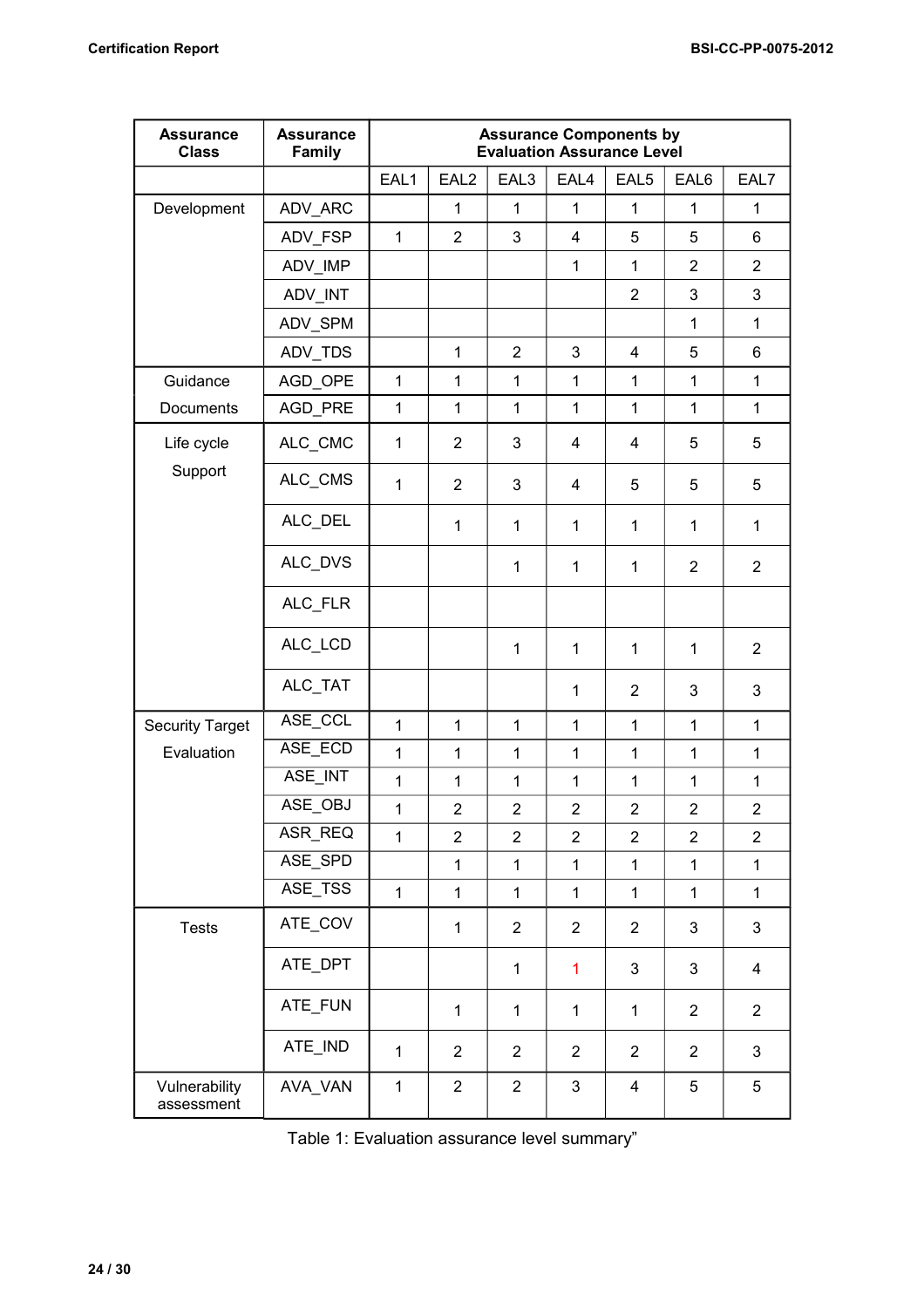### **Evaluation assurance level 1 (EAL1) - functionally tested** (chapter 8.3)

"Objectives

EAL1 is applicable where some confidence in correct operation is required, but the threats to security are not viewed as serious. It will be of value where independent assurance is required to support the contention that due care has been exercised with respect to the protection of personal or similar information.

EAL1 requires only a limited security target. It is sufficient to simply state the SFRs that the TOE must meet, rather than deriving them from threats, OSPs and assumptions through security objectives.

EAL1 provides an evaluation of the TOE as made available to the customer, including independent testing against a specification, and an examination of the guidance documentation provided. It is intended that an EAL1 evaluation could be successfully conducted without assistance from the developer of the TOE, and for minimal outlay.

An evaluation at this level should provide evidence that the TOE functions in a manner consistent with its documentation."

#### **Evaluation assurance level 2 (EAL2) - structurally tested** (chapter 8.4)

"Objectives

EAL2 requires the co-operation of the developer in terms of the delivery of design information and test results, but should not demand more effort on the part of the developer than is consistent with good commercial practise. As such it should not require a substantially increased investment of cost or time.

EAL2 is therefore applicable in those circumstances where developers or users require a low to moderate level of independently assured security in the absence of ready availability of the complete development record. Such a situation may arise when securing legacy systems, or where access to the developer may be limited."

### **Evaluation assurance level 3 (EAL3) - methodically tested and checked** (chapter 8.5)

"Objectives

EAL3 permits a conscientious developer to gain maximum assurance from positive security engineering at the design stage without substantial alteration of existing sound development practises.

EAL3 is applicable in those circumstances where developers or users require a moderate level of independently assured security, and require a thorough investigation of the TOE and its development without substantial re-engineering."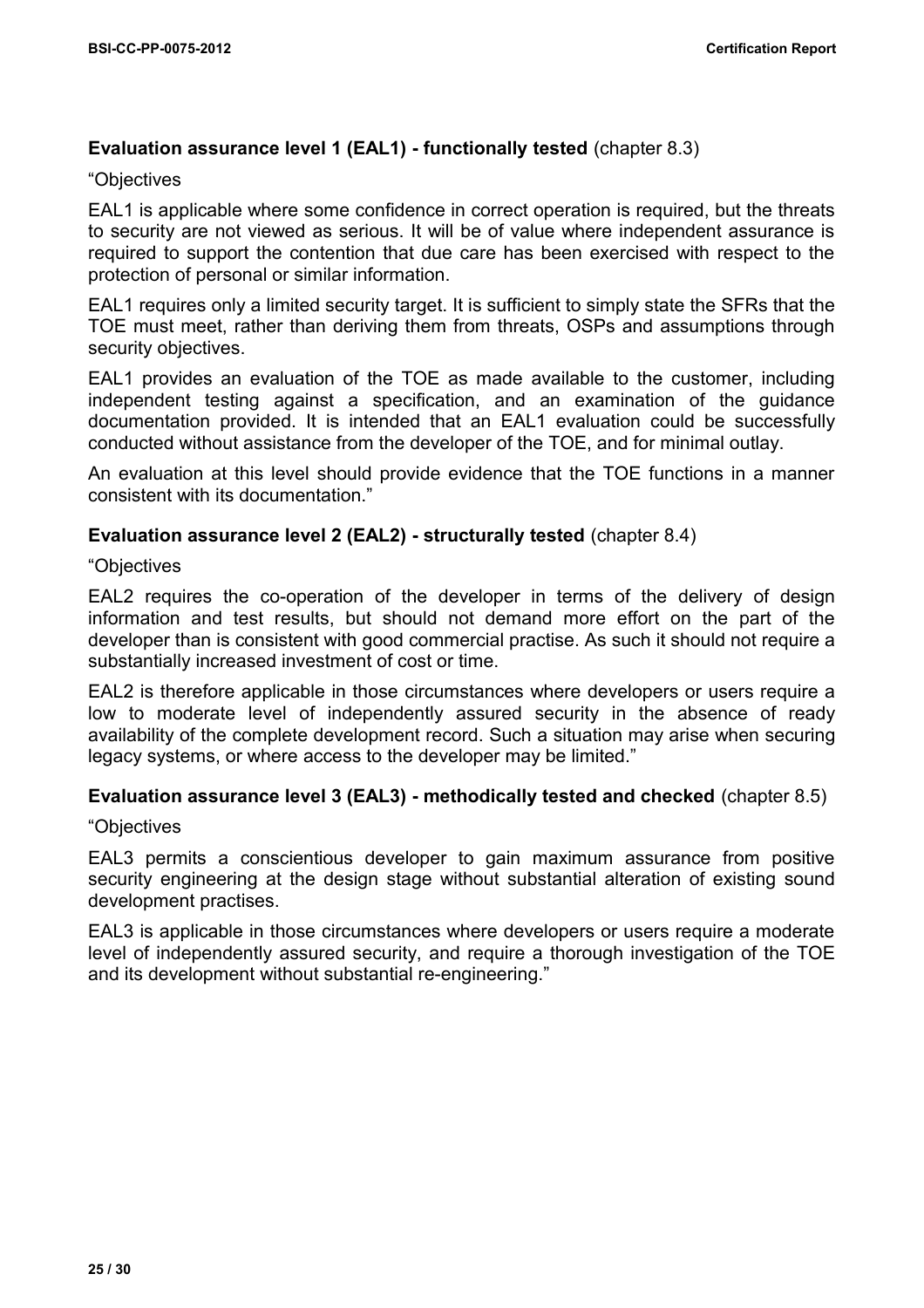### **Evaluation assurance level 4 (EAL4) - methodically designed, tested, and reviewed** (chapter 8.6)

## "Objectives

EAL4 permits a developer to gain maximum assurance from positive security engineering based on good commercial development practises which, though rigorous, do not require substantial specialist knowledge, skills, and other resources. EAL4 is the highest level at which it is likely to be economically feasible to retrofit to an existing product line.

EAL4 is therefore applicable in those circumstances where developers or users require a moderate to high level of independently assured security in conventional commodity TOEs and are prepared to incur additional security-specific engineering costs."

## **Evaluation assurance level 5 (EAL5) - semiformally designed and tested** (chapter 8.7)

## "Objectives

EAL5 permits a developer to gain maximum assurance from security engineering based upon rigorous commercial development practises supported by moderate application of specialist security engineering techniques. Such a TOE will probably be designed and developed with the intent of achieving EAL5 assurance. It is likely that the additional costs attributable to the EAL5 requirements, relative to rigorous development without the application of specialised techniques, will not be large.

EAL5 is therefore applicable in those circumstances where developers or users require a high level of independently assured security in a planned development and require a rigorous development approach without incurring unreasonable costs attributable to specialist security engineering techniques."

## **Evaluation assurance level 6 (EAL6) - semiformally verified design and tested** (chapter 8.8)

### "Objectives

EAL6 permits developers to gain high assurance from application of security engineering techniques to a rigorous development environment in order to produce a premium TOE for protecting high value assets against significant risks.

EAL6 is therefore applicable to the development of security TOEs for application in high risk situations where the value of the protected assets justifies the additional costs."

## **Evaluation assurance level 7 (EAL7) - formally verified design and tested** (chapter 8.9)

### "Objectives

EAL7 is applicable to the development of security TOEs for application in extremely high risk situations and/or where the high value of the assets justifies the higher costs. Practical application of EAL7 is currently limited to TOEs with tightly focused security functionality that is amenable to extensive formal analysis."

## **Class AVA: Vulnerability assessment** (chapter 16)

"The AVA: Vulnerability assessment class addresses the possibility of exploitable vulnerabilities introduced in the development or the operation of the TOE."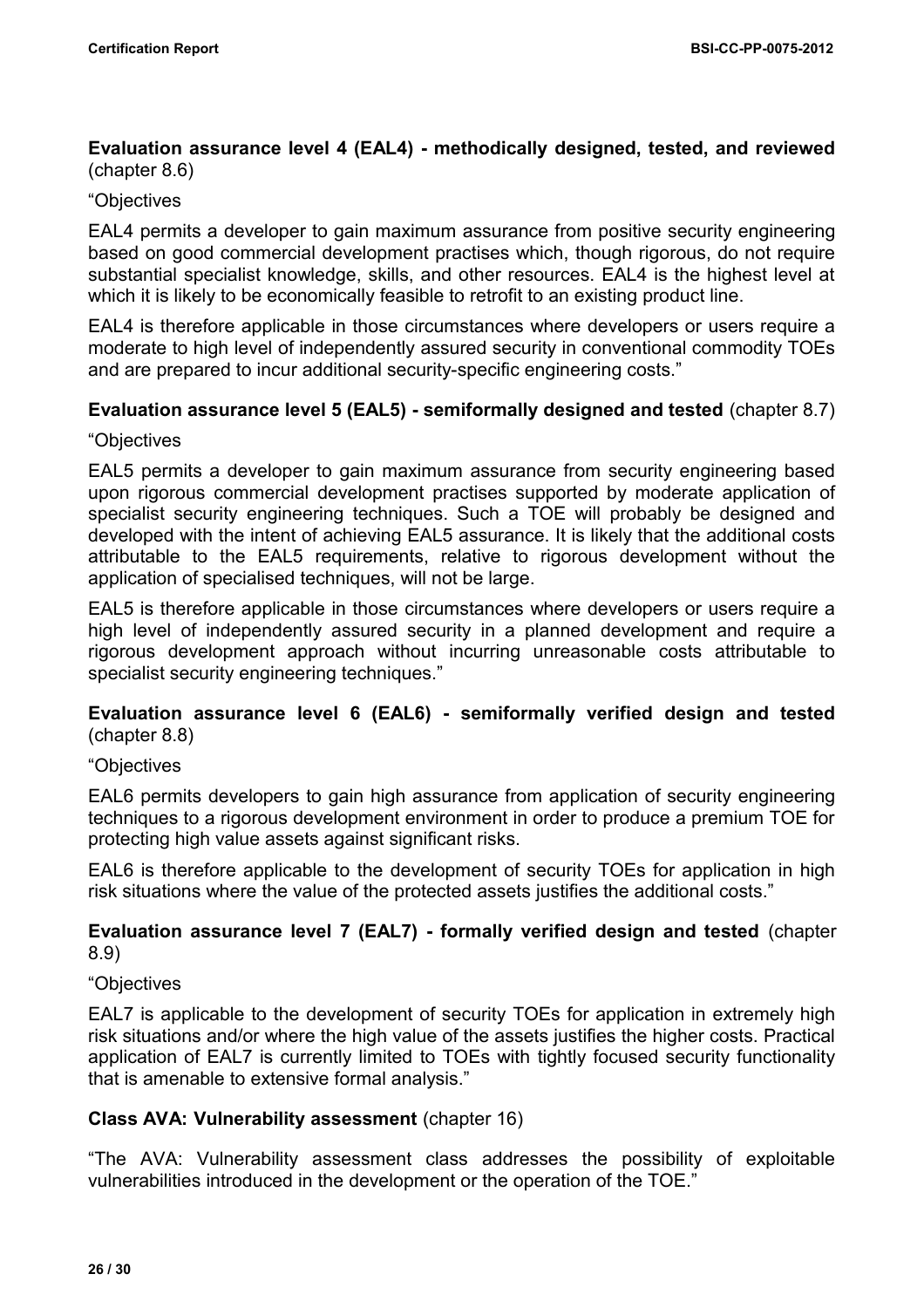## **Vulnerability analysis (AVA\_VAN)** (chapter 16.1)

### "Objectives

Vulnerability analysis is an assessment to determine whether potential vulnerabilities identified, during the evaluation of the development and anticipated operation of the TOE or by other methods (e.g. by flaw hypotheses or quantitative or statistical analysis of the security behaviour of the underlying security mechanisms), could allow attackers to violate the SFRs.

Vulnerability analysis deals with the threats that an attacker will be able to discover flaws that will allow unauthorised access to data and functionality, allow the ability to interfere with or alter the TSF, or interfere with the authorised capabilities of other users."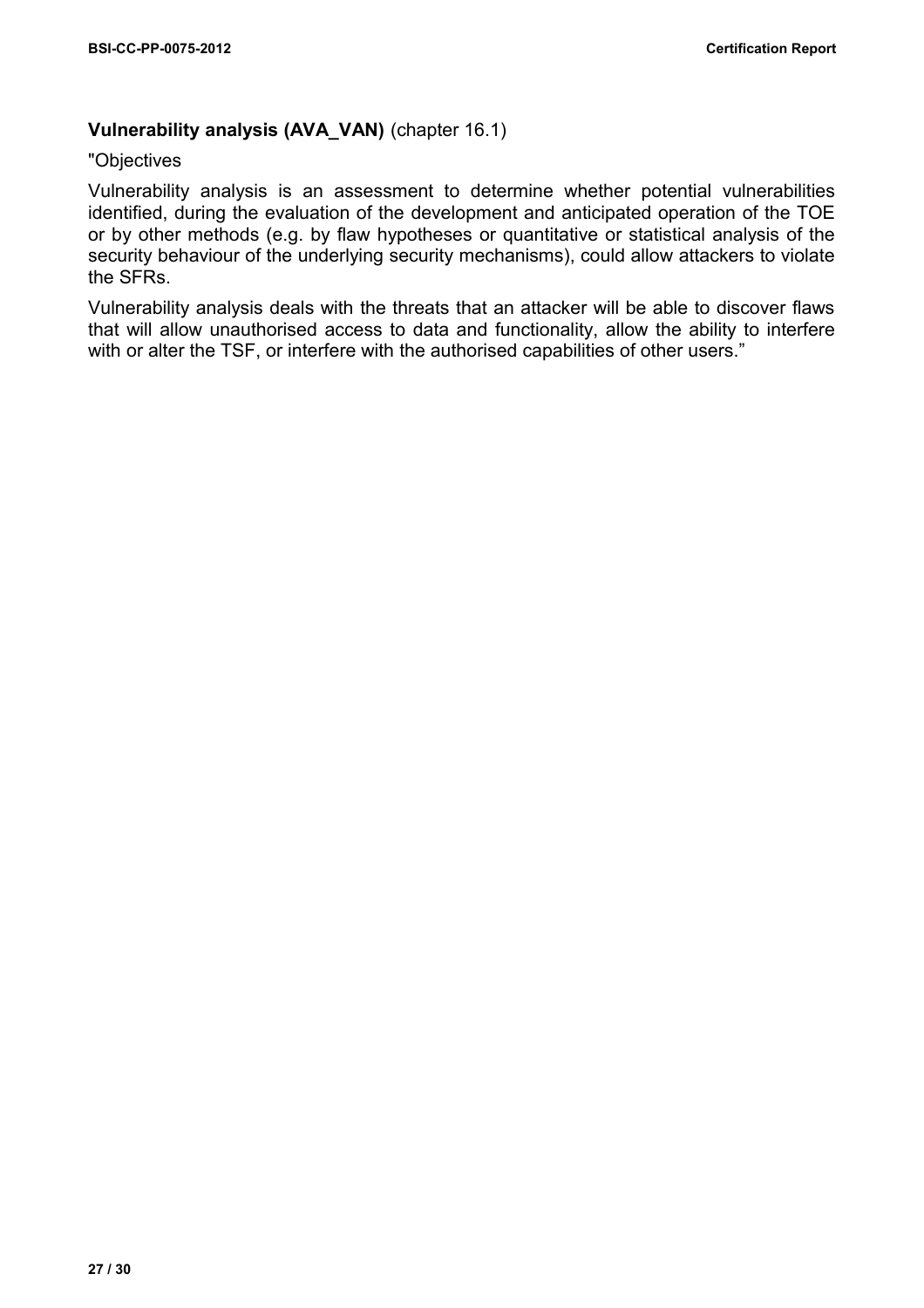This page is intentionally left blank.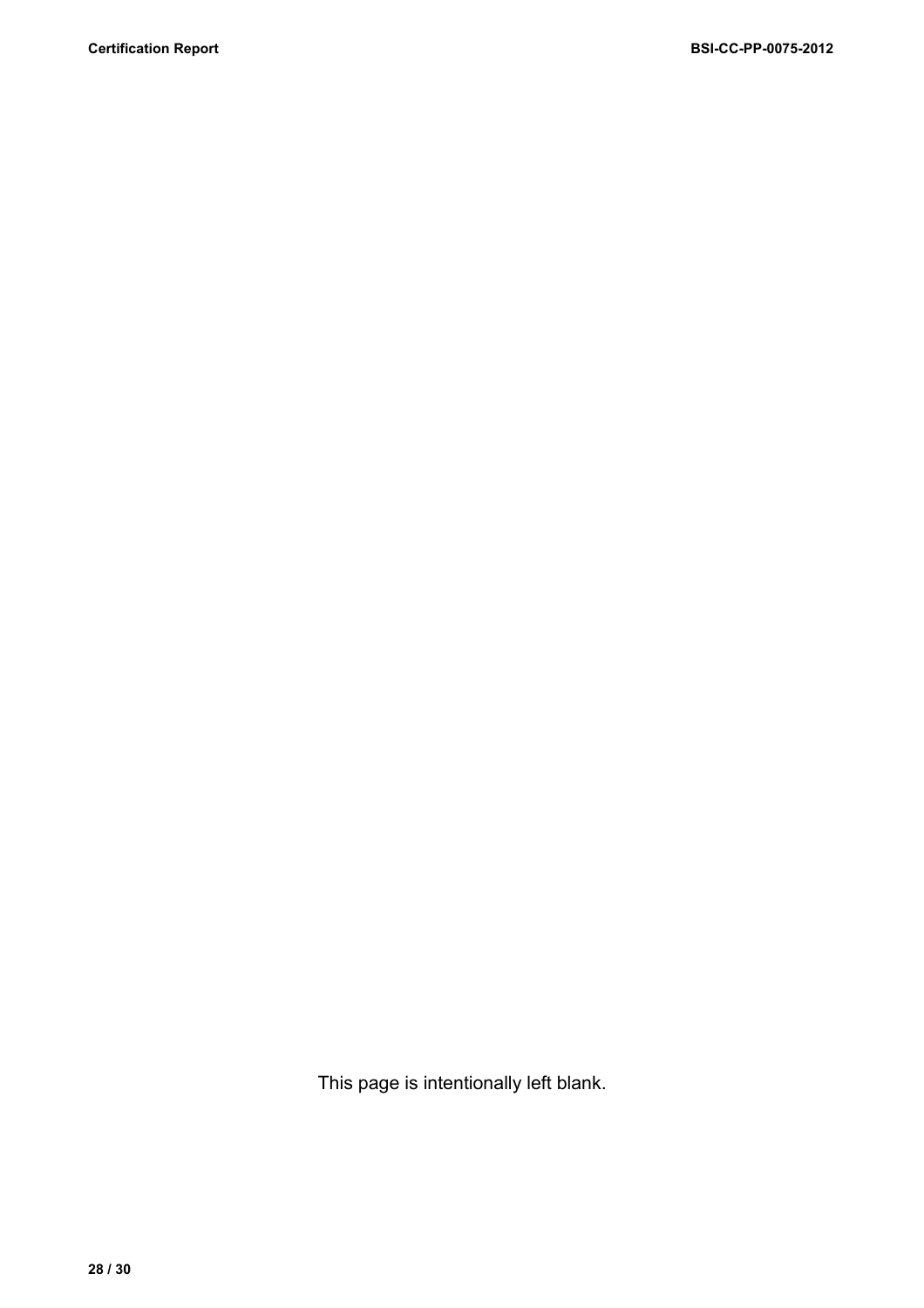## **D Annexes**

## **List of annexes of this certification report**

Annex A: Protection Profile "Protection profiles for secure signature creation device - Part 3: Device with key import", Version 1.0.2 [6] provided within a separate document.